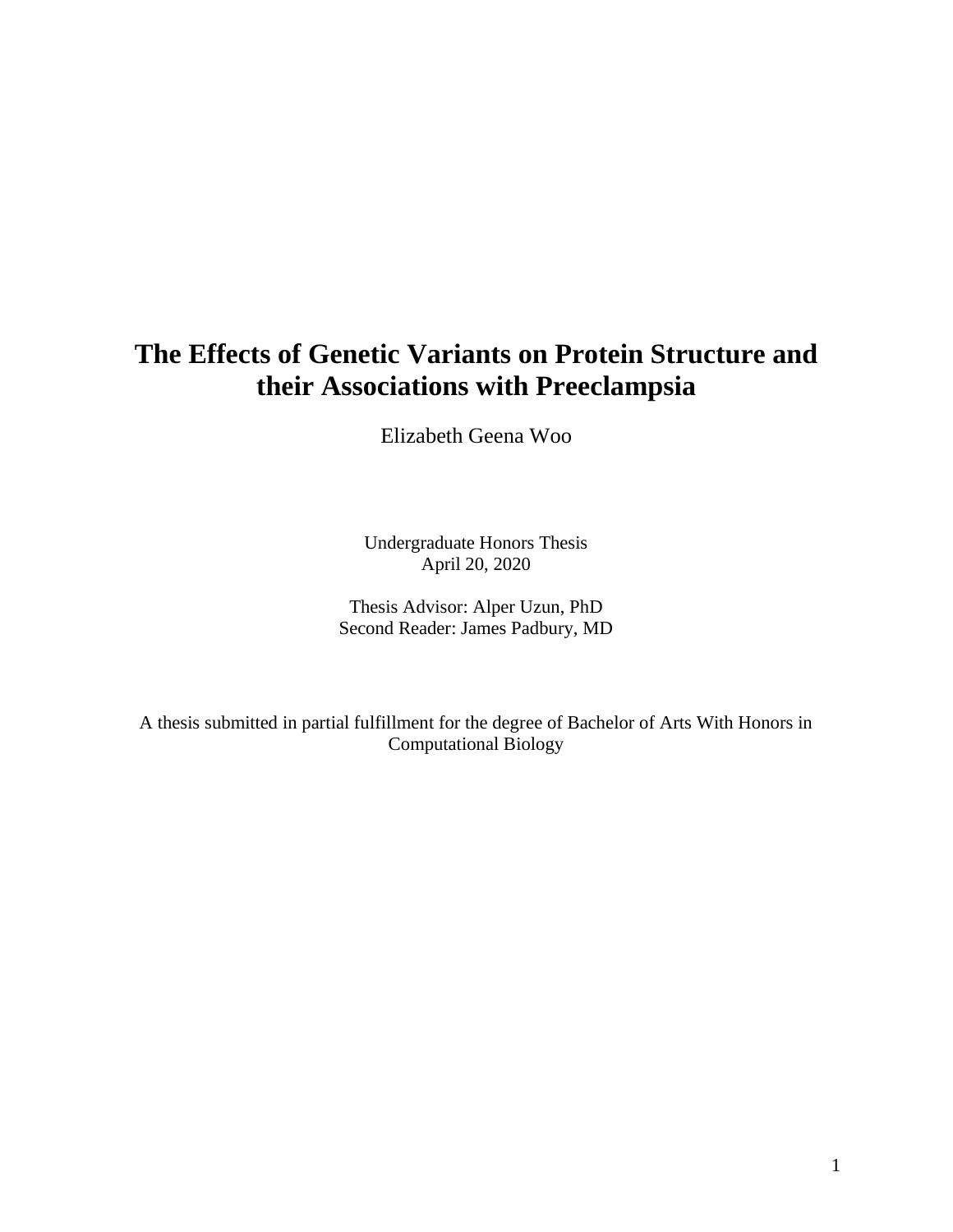# **Table of Contents**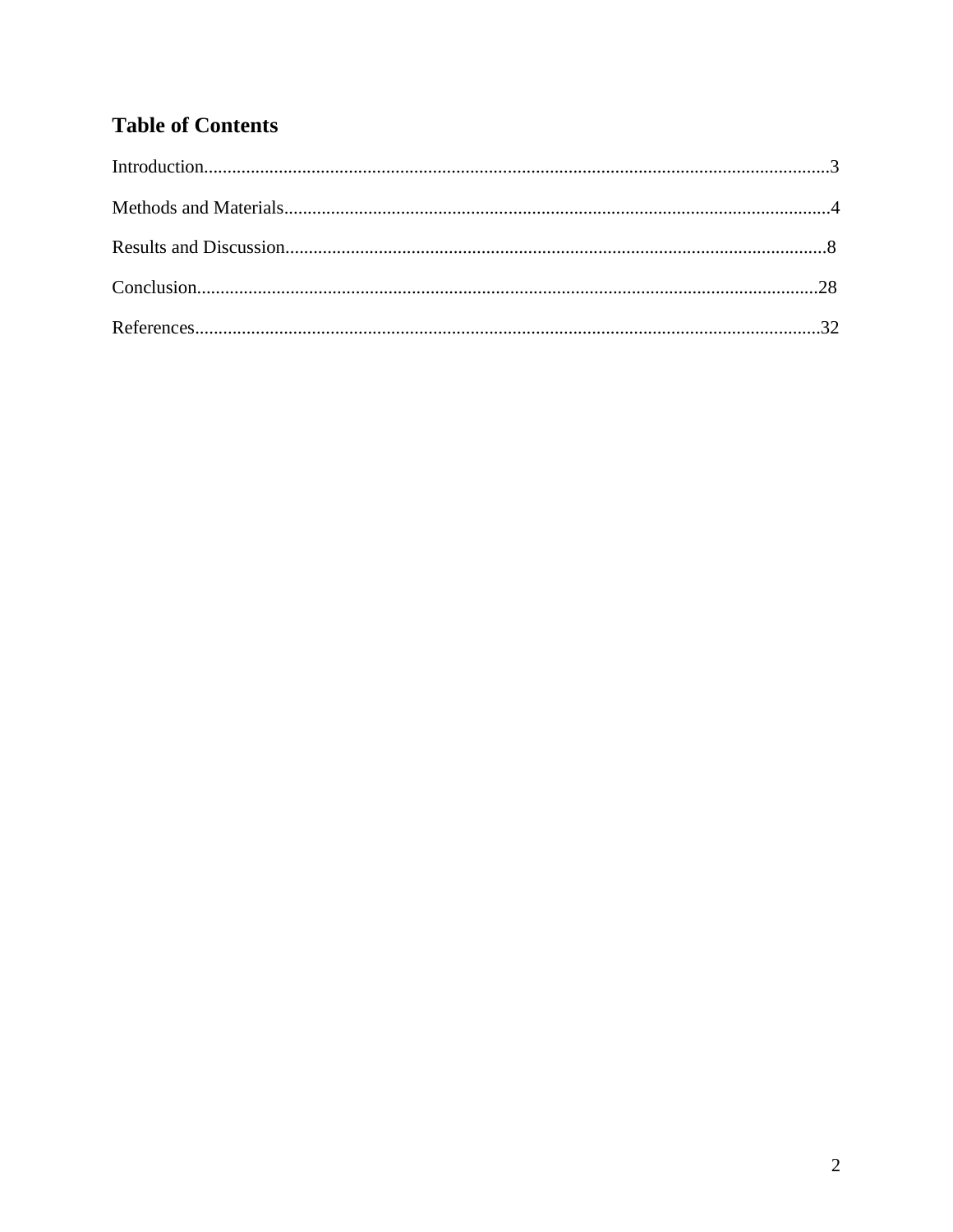# **Introduction**

Preeclampsia is a complex pregnancy-specific disorder characterized by the onset of maternal hypertension and proteinuria.1,2 This multifactorial disorder complicates 2-8% of US deliveries and is a major cause of maternal and fetal morbidity and mortality.<sup>3</sup> Preeclamptic pregnancies are associated with long-term outcomes for both the mother and offspring. Stroke, cardiovascular disease, diabetes, and premature mortality are linked to preeclampsia in affected mothers later in life, as well as higher blood pressure and increased risk of stroke in offspring.4-8 The heritability of preeclampsia is estimated at about 55%, with contributions from both maternal and fetal genes.<sup>9</sup> While the etiology of preeclampsia remains poorly understood, there are ongoing efforts to better understand the disease mechanisms and its genetic underpinnings with the eventual goal of prevention and early detection.<sup>10</sup> Given that preeclampsia is a complex disease influenced by multiple genes and environmental factors, this remains a challenge. Understanding the effects of disease-associated variants on protein function can provide insight into the functional relationships between genotype and disease-associated phenotypes.

By investigating the potential structural effects and protein-protein interaction networks, we can identify candidates for further functional study and experimental validation. Here, we examine the structural effects of genetic variants and their associations with preeclampsia, identifying preeclampsia-associated genes and their protein products, and mapping pathogenic variants on these protein structures. Variants were analyzed on both individual structural and protein-protein interaction levels to identify whether the resulting effects are associated with pathogenesis in preeclampsia. Existing literature was searched to find previously known information on genes in relation to preeclampsia as well as how their respective protein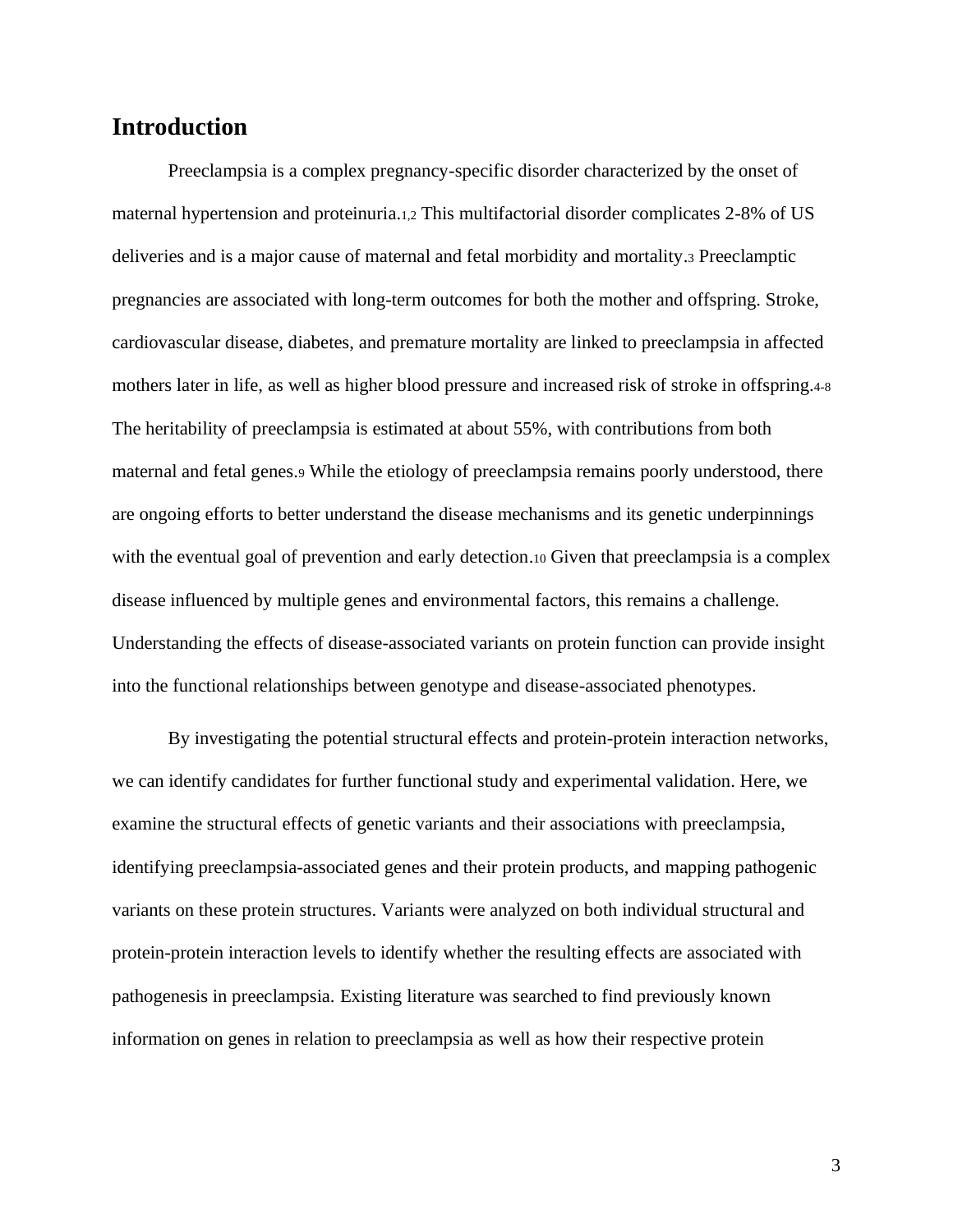structures function on a molecular level, which can be informative in predicting how a specific variant will affect function.

# **Methods and Materials**

### **Variant filtration**

Whole-exome sequencing data came from a case-control study for preeclampsia at the Women & Infants Hospital in Providence, Rhode Island. This patient cohort includes 143 carefully phenotyped patients: 61 preeclamptic mothers with severe features and 82 controls. 528,631 variants were identified with a depth of coverage greater than 10x. Among these, 747 variants in 679 genes were considered pathogenic and included for further investigation (Fig. 1). Variants were considered pathogenic if they were rare with EXACT minor allele frequencies below 0.05, considered deleterious both by SIFT and PolyPhen, and had CADD-Phred scores greater than or equal to 30 (indicating the variant is amongst the top 0.1% of deleterious variants).11-13



Filtering steps for variants (DP > 10):

**Figure 1:** Filtration of variants (depth of coverage > 10)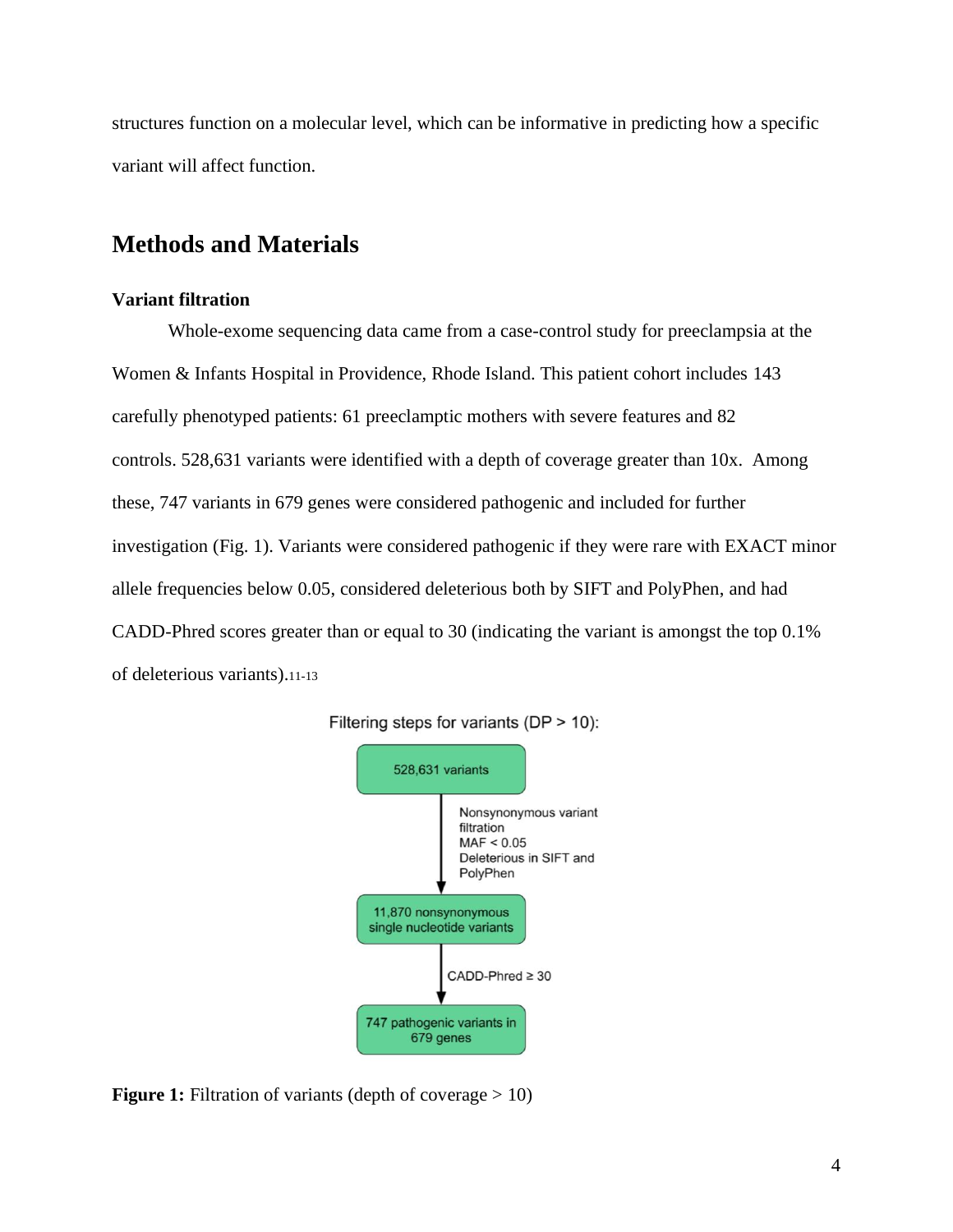### **Accession number annotation**

NCBI protein database accession numbers were annotated for each variant using reference SNP RSIDs. In order to find RSIDs for all variants, chromosomal positions were converted from GRCh37 to GRCh38 using UCSC Genome Browser Liftover.<sup>14</sup> RSIDs were identified based on the GRCh38 position using dbSNP advanced search.<sup>15</sup> Some of the RS numbers (found from the chromosomal position) were associated with multiple distinct amino acid changes. VCF files were consulted to find the allele change (exact variant) and the corresponding amino acid change was identified using dbSNP. Using RSID lookup in RefSNP from dbSNP variation services [\(https://api.ncbi.nlm.nih.gov/variation/v0/\)](https://api.ncbi.nlm.nih.gov/variation/v0/), associated NP accession numbers for each variant were identified. In most cases, there was only one associated NP number returned by RefSNP for each variant. For some of the variants, however, RefSNP returned multiple NP numbers. In order to decide which NP number to use, we cross-referenced with the HUGO Gene Nomenclature Committee (HGNC) database and GenBank.16,17 For a variant associated with multiple NP numbers, the corresponding NM accession number was located in the HUGO Gene Nomenclature Committee (HGNC) database. The NM number found in HGNC was then queried in GenBank to find the associated NP number.

### **Protein mapping and domains**

Each variant's associated NP number was queried in the NCBI Protein database and the protein domain whose "Region" included the amino acid substitution position was included as the domain. UniProt and Interpro were also consulted for domain information.18,19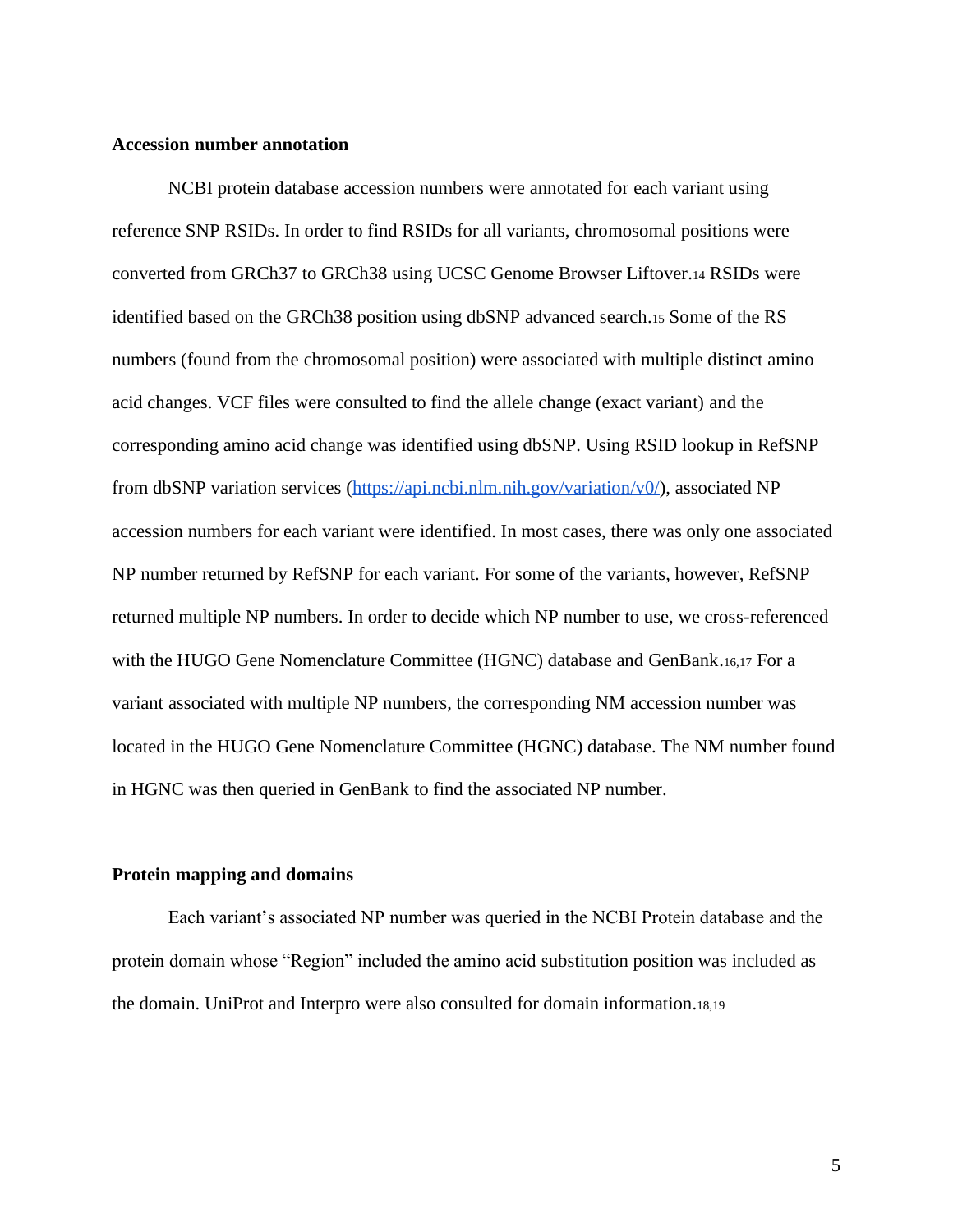### **Identifying genes associated with preeclampsia**

679 genes containing 747 pathogenic variants from the patient cohort were compared to genes found in Database for Preeclampsia (dbPEC) in order to identify variants most likely to be relevant to preeclampsia.<sup>20</sup> Among these patient cohort genes, 27 were found to be preeclampsiarelated in dbPEC (Fig. 2). FASTA files and sequences were obtained for each of these 27 filtered genes and then run in Protein BLAST using the Protein Data Bank proteins database (without limiting results to Homo sapiens) in order to build structural models.<sup>21</sup> Of the 27 genes, 15 returned an alignment that covered the variant and had at least 50% percent identity. The PDB IDs of suitable protein structures were noted for use in subsequent modeling. If multiple results met this criterion, the alignment with the highest percent identity was chosen.



**Figure 2:** Identification of genes associated with preeclampsia

\*dbPEC Obstet Gynecol 123(6):1155-61, 2014.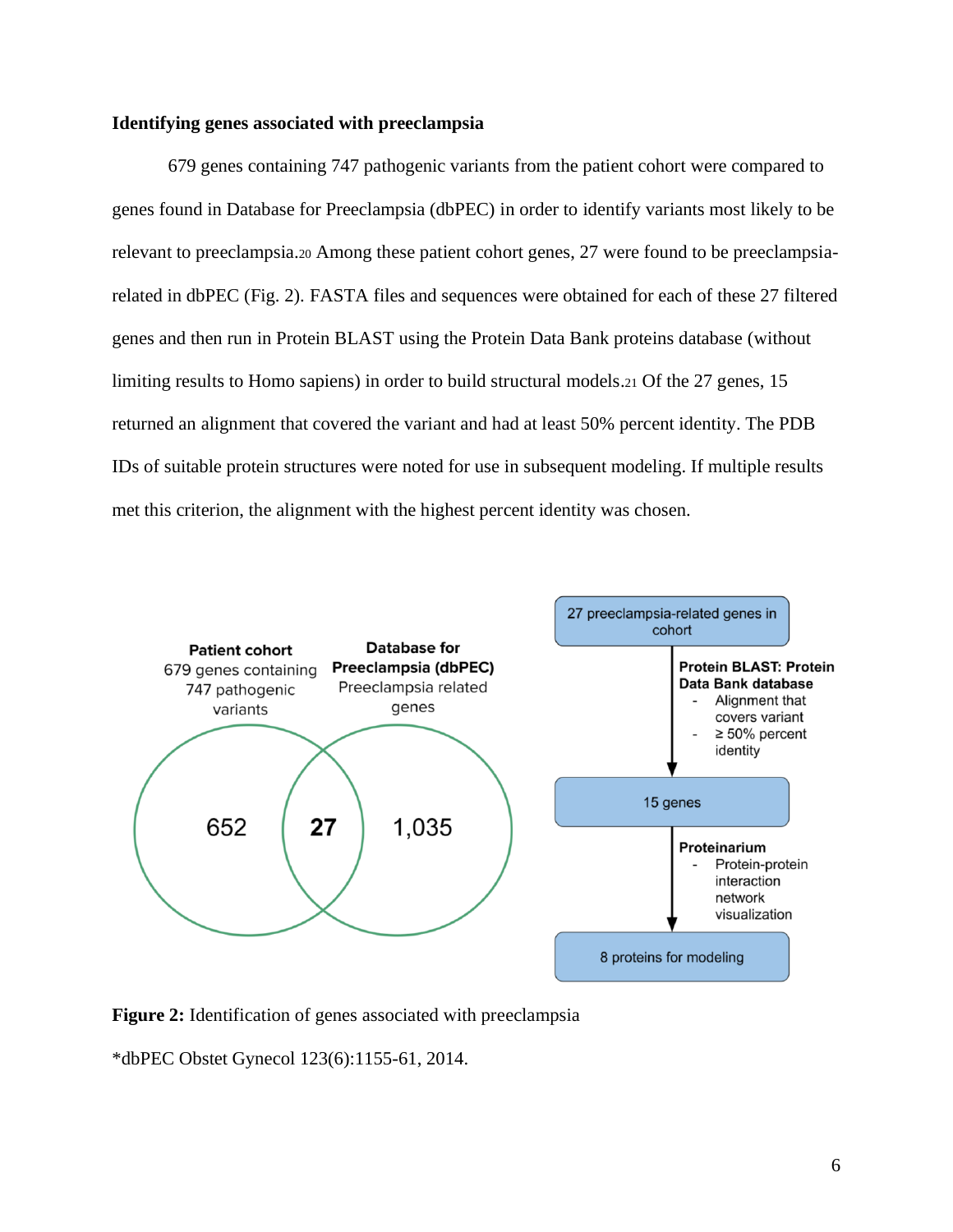#### **3D Protein Modeling**

SWISS-MODEL was used to build structural protein models.<sup>22</sup> The original sequence (without variants) was queried to build a native protein model using the PDB that covers the variant position. An altered sequence including the variant was created and the resulting new protein structure with the variant. Protein structures were visualized using UCSF Chimera, which allows for visualization between specific residues.<sup>23</sup> The location of the variant in the protein structure was investigated for structural differences and potential effects on protein function.

### **Protein-protein interactions**

Proteinarium was used for visualization and analysis of protein-protein networks and interactions for the 15 genes of interest.<sup>24</sup> Proteinarium is a protein-protein interaction network visualization and analysis tool that is built by mapping proteins onto the interactome provided by STRING database.<sup>25</sup> Stringent criteria using a maximum path length of two allows for a maximum of one imputed gene between interacting input genes. Of the 15 genes from the patient cohort, 8 were included in the resulting protein-protein interaction network, each connected to another by a single imputed gene (a gene that was not found in the patient cohort).

#### **Literature search**

Literature searches were performed to find existing information on genes in relation to preeclampsia as well as how their respective protein structures function on a molecular level. This can be informative in predicting how a specific variant will affect function.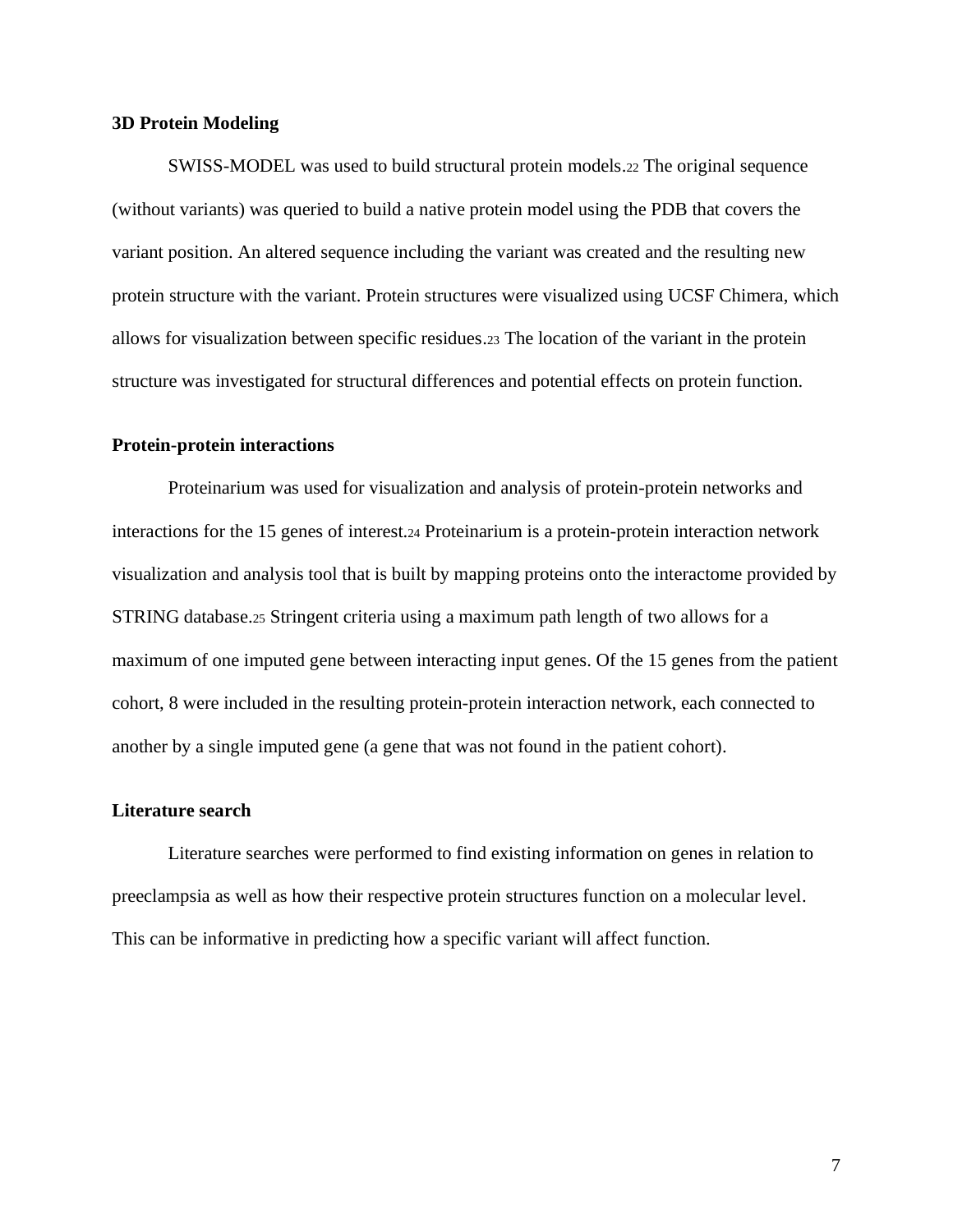### **Software and databases**

Analyses were performed using R version 3.3.2 (2016-10-31) and R package tidyverse\_1.2.1. The rentrez\_1.2.1 package was used for dbSNP query [\(https://cran.r](https://cran.r-project.org/web/packages/rentrez/vignettes/rentrez_tutorial.html)[project.org/web/packages/rentrez/vignettes/rentrez\\_tutorial.html\)](https://cran.r-project.org/web/packages/rentrez/vignettes/rentrez_tutorial.html). The jsonlite\_1.5 package [\(https://cran.r-project.org/web/packages/jsonlite/index.html\)](https://cran.r-project.org/web/packages/jsonlite/index.html) was used to parse JSON files returned by RefSNP.

# **Results and Discussion**

We concentrated our investigation on the 8 genes that were included in the resulting protein-protein interaction network. We considered both the functional effects of identified variants and their structural effects. As it was part of the filtering during selection, each of the variants we studied further had significant predicted pathogenicity scores (Table 1).



# **Protein-Protein Interaction Network**

**Figure 3:** Protein-protein interaction network with maximum path length of two.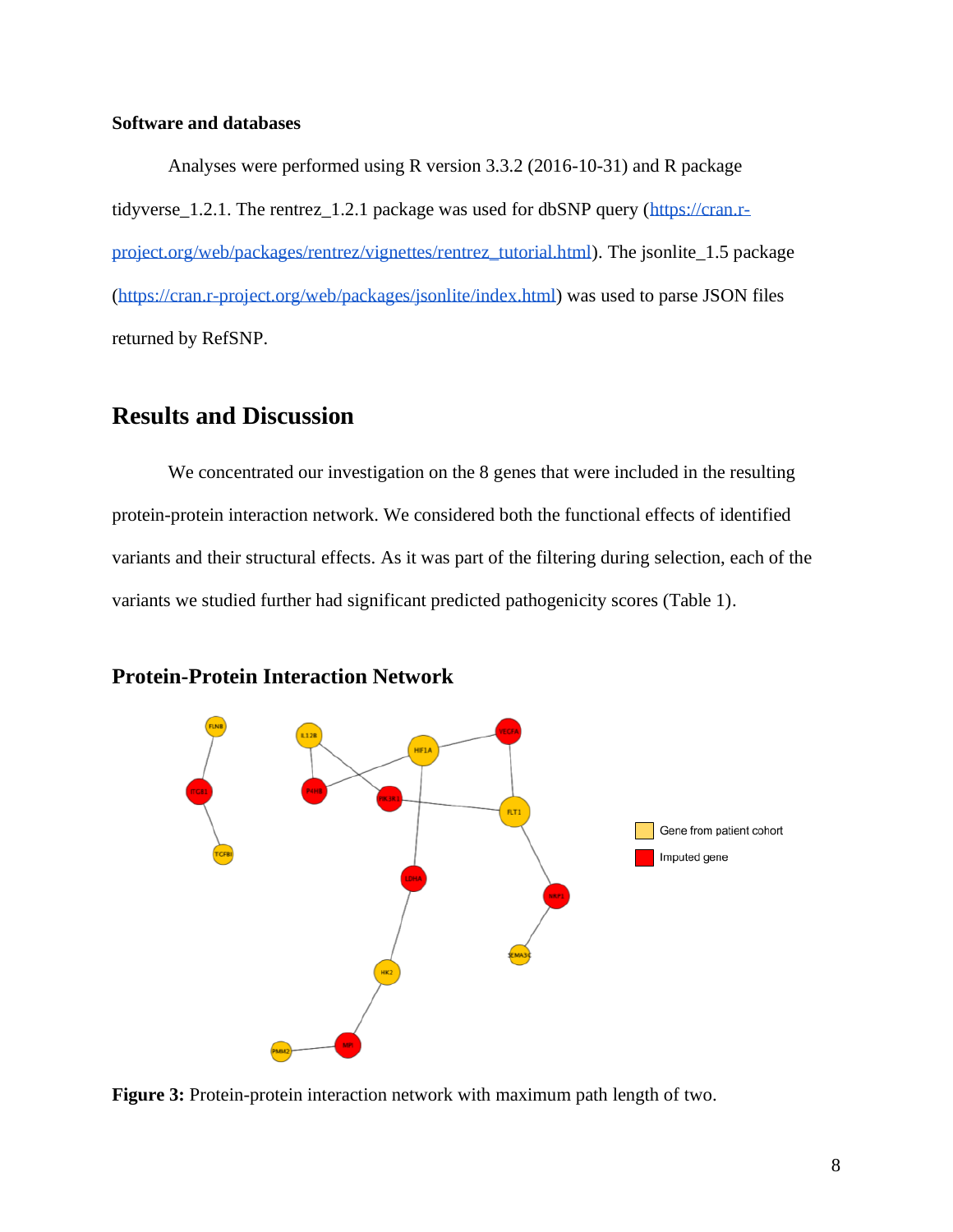Proteinarium is a protein-protein interaction network visualization and analysis tool that is built by mapping proteins onto the interactome provided by STRING database.<sup>24</sup> Using a maximum path length of two, fifteen preeclampsia-related genes were input to Proteinarium, outputting two networks (Figure 3). Of the fifteen genes originally input (from the patient cohort, shown in red above), eight ended up in the resulting networks, interacting through seven imputed genes (not in the cohort, shown in yellow in Fig. 3). Network A is the smaller three-membered network, and Network B is the larger, 12-gene network. Network A includes two genes from the patient cohort, *FLNB* and *TGFBI*, interacting with imputed gene *ITGB1*. Network B includes six genes from the patient cohort (*IL12B, HIF1A, FLT1, SEMA3C, HK2, PMM2*). *P4HB, MPI, NRP1, LDHA, PIK3R1, and VEGFA* are imputed genes of Network B. *HK2* expression is regulated by HIF1-ɑ.<sup>26</sup> *HK2*, *PMM2*, and *MPI* are involved in fructose and mannose metabolism pathways.27- 29

# **Functional**

### **FLNB**

Two pathogenic variants in *FLNB* were found in the patient cohort. The first (rs143831841) is NP\_001448.2:p.Phe1411Leu which results in a non-synonymous substitution of phenylalanine for leucine at position 1411. The second (rs111330368) NP\_001448.2:p.Gly1262Ala was a nonsynonymous substitution of glycine for alanine at position 1262. As can be seen in Table 1, both of these variants were associated with significant pathogenicity scores (Table 1).

*FLNB* encodes the filamin B protein, a cytoplasmic protein that helps to regulate cytoskeleton structure and activity. Human filamins are 280-kDa proteins involved in cross-linking actin into three-dimensional networks.30,31 The filamin monomer contains an N-terminal actin binding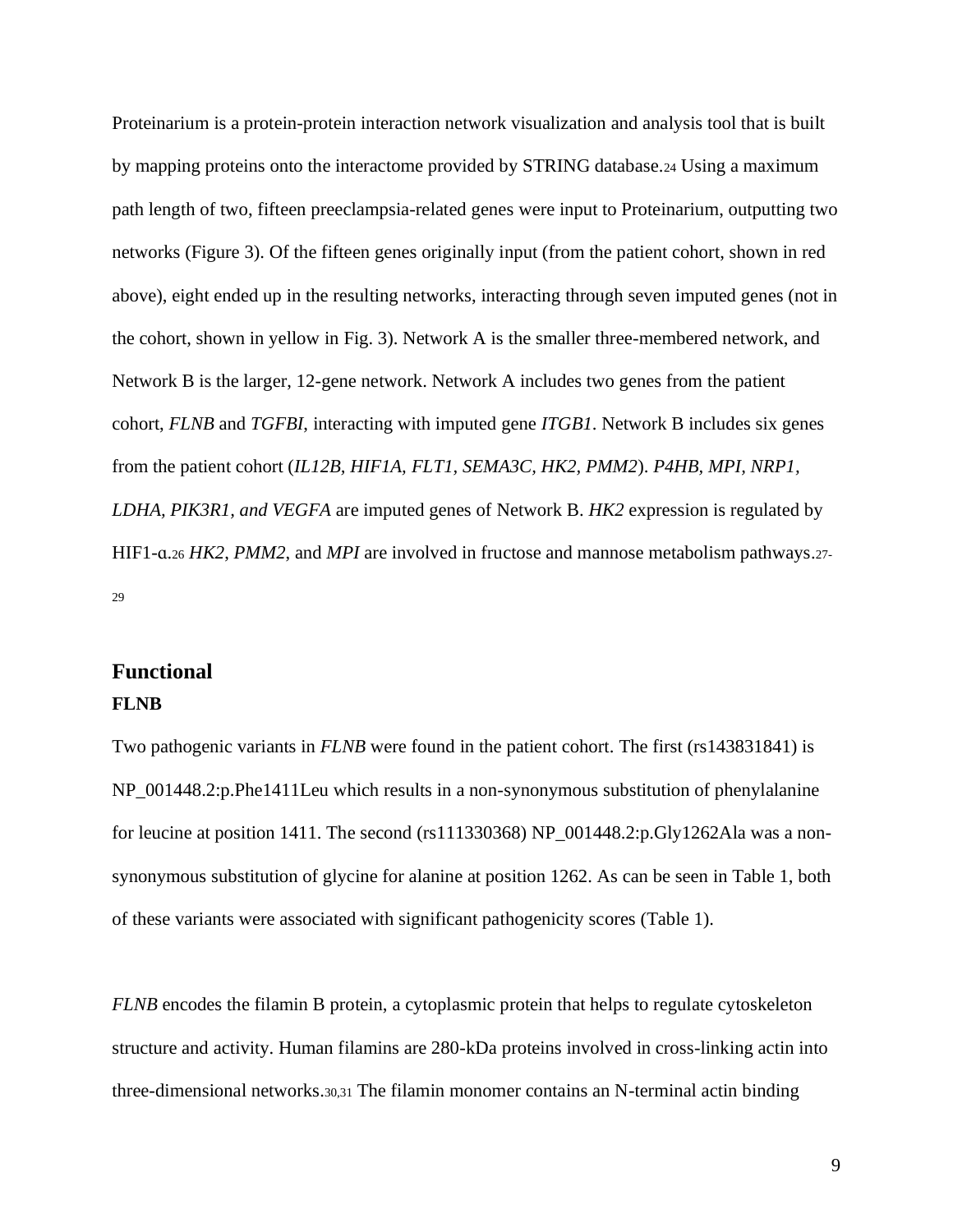domain, which is followed by a series of  $24 \beta$ -sheet repeats that have a role in protein-protein interaction and bind many cytoplasmic and transmembrane proteins.

Phe<sub>1411</sub> lies on the Filamin 12 repeat and Gly<sub>1262</sub> on the Filamin 11 repeat.<sub>19</sub> These are among the regions in *FLNB,* including repeats 10 through 13, that bind to FBLP-1 (filamin-binding LIM protein-1), a protein that has been identified as a key regulator of bone homeostasis.32,33

### **TGFBI [\(βig-h3\)](https://docs.google.com/document/d/1R3XhcIKR2yIwhFkLq3hgQd14g6f4unfKXhcu72m5EuE/edit#heading=h.k81iof7u7toq)**

Variant NP\_000349.1:p.Pro501Thr (rs121909212) was found in our cohort which results in a non-synonymous substitution of proline for threonine at position 501 and was associated with significant pathogenicity scores (Table 1). The VCF file contained a chr5:135391459C>A substitution, corresponding to a p.Pro501Thr amino acid change. Pro501 lies on the FAS1-4 domain.<sup>34</sup> Variant P501T has been previously been implicated in LCD IIIA corneal dystrophy, with the wild-type residue functioning in inter-domain surface interactions.35

*TGFBI* (also known as beta ig h3) codes for the human protein transforming growth factor beta induced (TGFBI), which becomes part of the extracellular matrix.<sup>36</sup> TGFBI interacts with integrins and is involved in several physiopathological conditions, including wound healing, angiogenesis, cancer, and inflammatory diseases.37,38 It is a major component of the human cornea and is associated with post-natal corneal development and maturation.39,40 TGFBI is an RGD-containing protein that binds to type I, II, and IV collagens. The RGD motif serves as a ligand recognition sequence for several integrins. The protein is induced by transforming growth factor-beta and acts to inhibit cell adhesion. The TGFBI protein (TGFBIp) contains four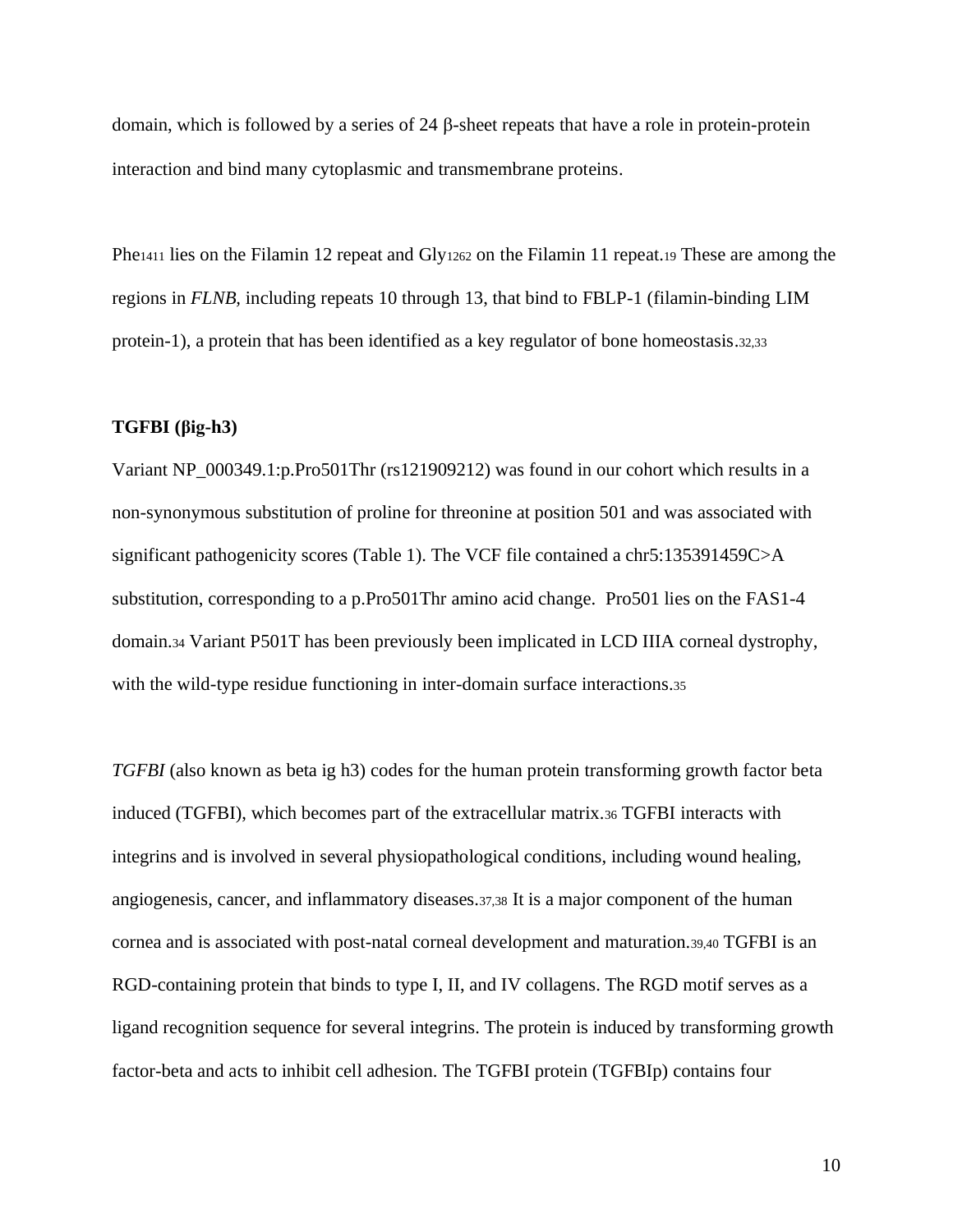evolutionarily conserved fasciclin-1 (FAS1) domains and a carboxy-terminal Arg-Gly-Asp (RGD) sequence.41,42 The FAS1 domains mediate cell adhesion through an interaction with alpha3/beta1 integrin.<sup>43</sup> The cooperative action of multiple FAS1 domains and the RGD motif in circulating TGFBI can inhibit vascular endothelial cell movement, tumor angiogenesis, and tumor growth through interactions with  $\alpha \nu \beta$  integrin.44

#### **FLT1**

Variant NP\_002010.2:p.Arg1060Gln (rs753623232) was found in the patient cohort and associated with significant pathogenicity scores (Table 1). *FLT1*, also known as Fms Related Tyrosine Kinase 1 or VEGFR-1, encodes a member of the vascular endothelial growth factor receptor (VEGFR) family. VEGFR-1 is one of three members (VEGFR-1/Flt-1, VEGFR-2/KDR/Flk-1, VEGFR-3/Flt-4) in the VEGF receptor family, which bind to VEGFs, which are involved in angiogenesis, vasculogenesis, and de novo formation of vessels.45-48 Members of this family are receptor tyrosine kinases (RTKs) that contain an extracellular ligand-binding region with seven immunoglobulin (Ig)-like domains, a transmembrane segment, and a tyrosine kinase (TK) domain within the cytoplasmic domain. The FLT1 protein binds to VEGFR-A, VEGFR-B and placental growth factor and plays an important role in angiogenesis and vasculogenesis. It may play an essential role as a negative regulator of embryonic angiogenesis by inhibiting excessive proliferation of endothelial cells. The VEGFR-1 protein contains seven Ig-like domains in the extracellular region and a tyrosine kinase domain with a long kinase insert.45 It has been widely implicated in preeclampsia. Elevated circulating levels early in pregnancy have been associated with greater risk of subsequent development of preeclampsia.<sup>49</sup> Through its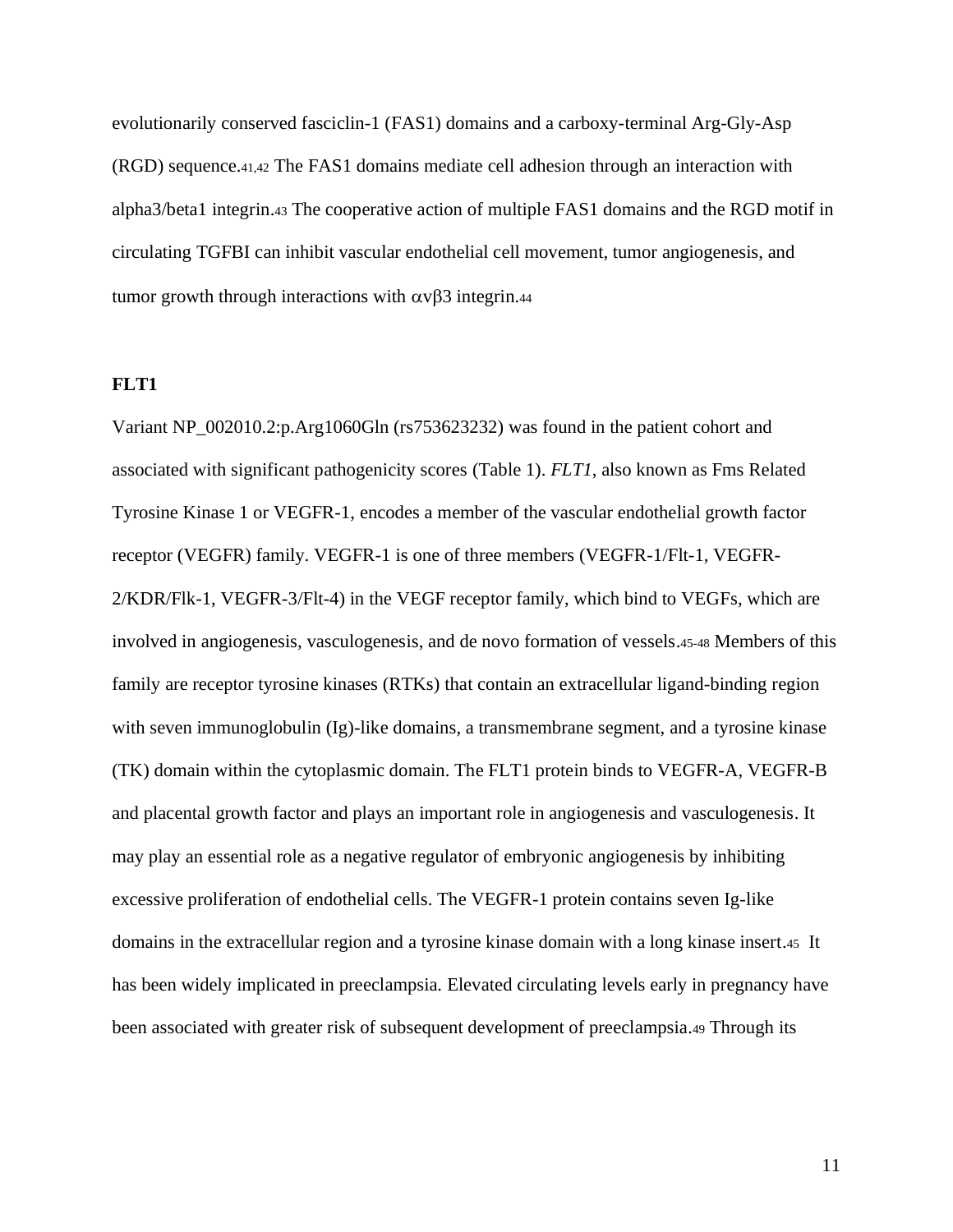antiangiogenic effects it likely interferes with placental angiogenesis resulting in the shallow invasion and local hypoxia associated with this disorder.<sup>50</sup>

Arg1060 is found on the catalytic protein tyrosine kinase domain.18,19 The tyrosine kinase domain transduces signals for endothelial cells.<sup>45</sup>

### **SEMA3C**

Variant NP\_006370.1:p.Val321Ala (rs140244551) in *SEMA3C* was found in the patient cohort with significant pathogenicity scores (Table 1). *SEMA3C* encodes a secreted glycoprotein that belongs to the semaphorin class 3 family of neuronal guidance cues, containing an N-terminal sema domain, integrin and immunoglobulin-like domains, and a C-terminal basic domain.<sup>36</sup> SEMA3C is required for normal cardiovascular development during embryogenesis.<sup>19</sup> It has been shown to increase cell proliferation and migration, as well as promote integrin signaling and VEGF secretion in endothelial cells.<sup>51</sup> NRP1 and NRP2 are among the receptors to SEMA3C which activate VEGFR signaling.<sup>52</sup>

Val321 is in the conserved 500 amino acid Sema domain, a ligand-receptor interaction module located at the N terminus.19,53 It contains 4 disulfide bonds formed by eight conserved cysteine residues, and serves as a receptor-recognition and -binding module.54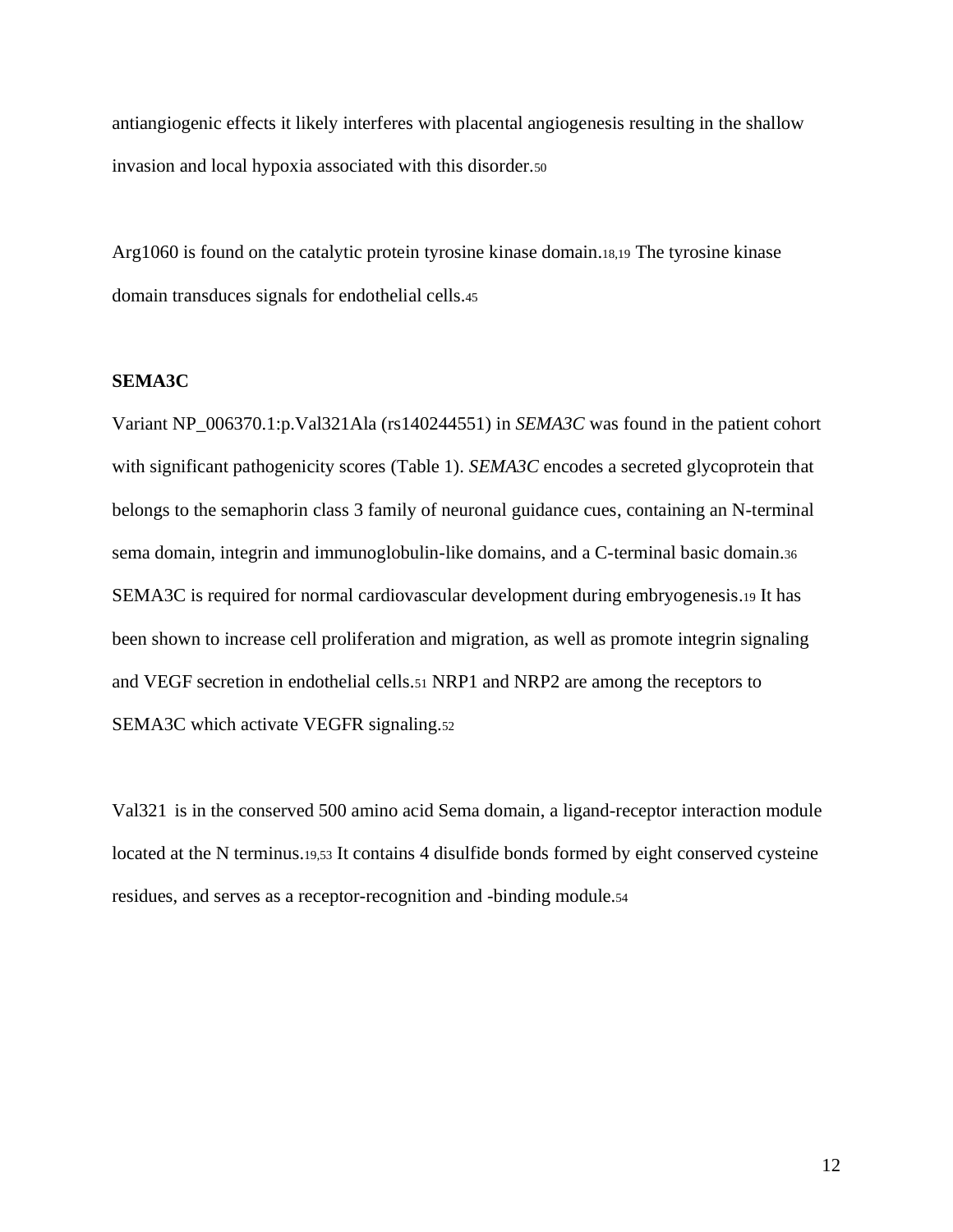### **HIF1A**

Variant NP\_001521.1:p.Glu261Lys (rs540883086) was found in the patient cohort (Table 1). *HIF1A* codes for the alpha subunit of the hypoxia-inducible factor-1 (HIF-1) transcription factor. HIF-1 $\alpha$  is one of three HIF- $\alpha$  proteins (HIF-1 $\alpha$ , HIF-2 $\alpha$ , HIF-3 $\alpha$ ) that mediate the adaptive transcriptional response to hypoxia and heterodimerize with the aryl hydrocarbon receptor nuclear translocator (ARNT) in order to function as productive transcription factors.55-59 The HIF- $\alpha$  proteins function as the oxygen-sensitive regulatory subunits of HIF- $\alpha$ -ARNT heterodimers, and HIF-1 $\alpha$  specifically is critical for the oxygen stress response.55,60 It helps to regulate homeostatic response to hypoxia by activating transcription of other genes with roles in energy metabolism, angiogenesis, apoptosis, and others that aid in metabolic adaptation to hypoxia. It plays an important role in embryonic vascularization, tumor angiogenesis, and pathophysiology of ischemic disease.<sup>36</sup> It is a major regulator of trophoblast differentiation, which are the cells in placenta that facilitate the transport of nutrients, gases, and wastes between the mother and fetus.<sup>61</sup>

Glu261 is part of the PAS-B C $\alpha$  domain and is aligned with Glu263 from HIF-2 $\alpha$ .62 The neighboring amino acid, L262 in HIF-1 $\alpha$ , is a cancer (malignant melanoma) related mutation found in the same domain, with a possible role of internal stability.

### **IL12B**

Variant NP\_002178.2:p.Val298Phe (rs3213119) was found in the patient cohort with significant pathogenicity scores (Table 1). *IL12B* encodes the 40 kD receptor like subunit of interleukin 12, a cytokine that acts on T and natural killer cells and plays an important role in cell-mediated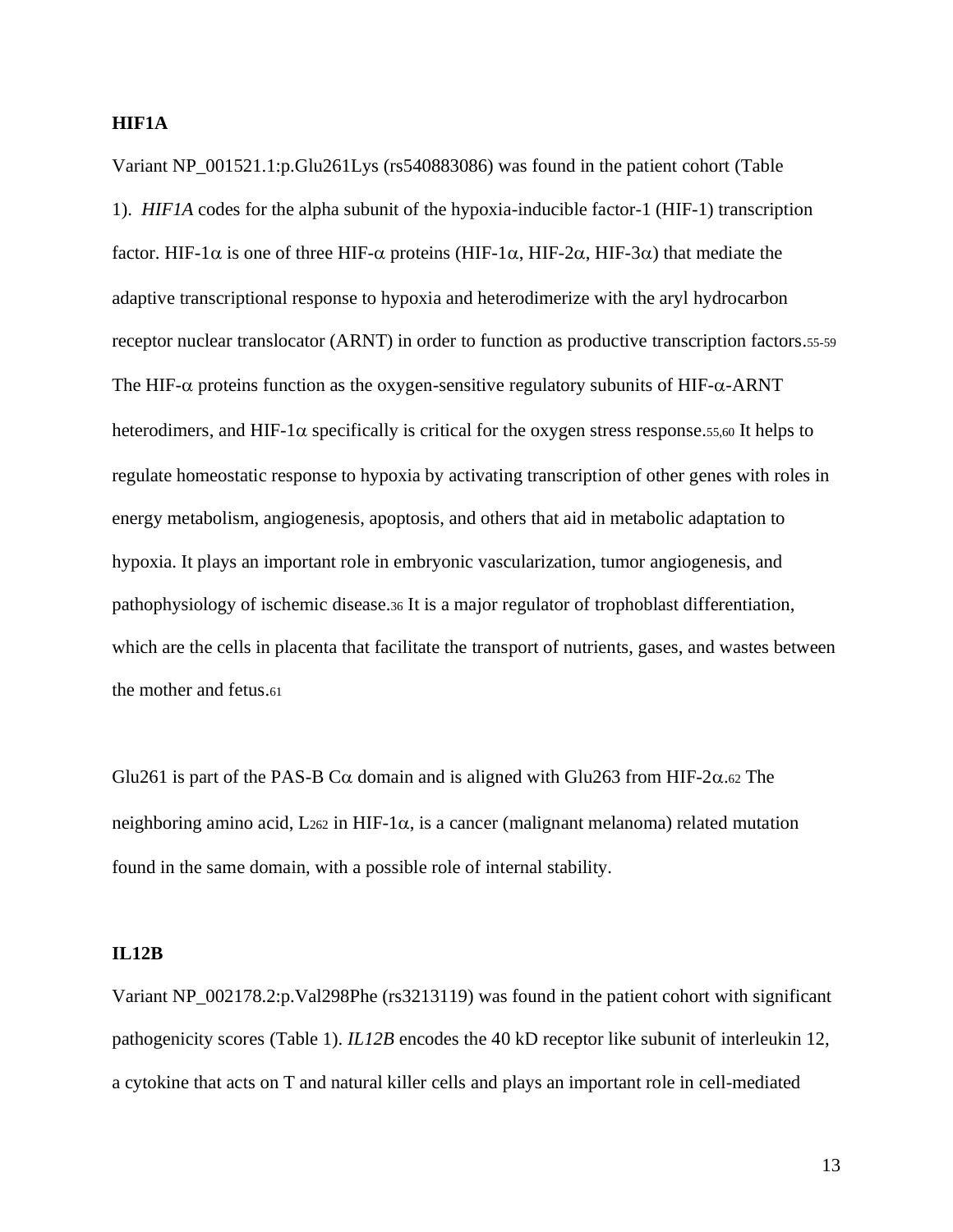immunity.<sup>63</sup> Interleukin 12 is a disulfide-linked heterodimer composed of the 40 kD cytokine receptor like subunit encoded by this gene, and a 35kD subunit encoded by IL12A.<sup>36</sup> The IL-12p40 subunit can also combine with a different subunit to form IL-23.<sup>64</sup> Alterations in proinflammatory cytokines have been widely implicated in the pathogenesis of preeclampsia.<sup>65</sup>

Val<sup>298</sup> is in the "FN3", or Fibronectin type-III, domain.<sup>19</sup> This is one of the three types of internal repeats found in the plasma protein fibronectin.<sup>54</sup>

### **HK2**

Variant NP\_000180.2p.Ala836Thr (rs147555773) in the *HK2* gene was found in the patient cohort with significant pathogenicity scores (Table 1). Hexokinase-2 (HK2) is an enzyme encoded by the *HK2* gene that catalyzes the phosphorylation of glucose as the first functionally irreversible reaction in the glycolytic pathway.<sup>26</sup> Ala<sup>836</sup> is in the hexokinase 2 C-terminal domain.<sup>19</sup>

### **PMM2**

Variant NP\_000294.1:p.Arg123Gln (rs141498002) in the *PMM2* gene was found in the patient cohort with significant pathogenicity scores (Table 1). PMM2 is a member of the haloalkanoate dehalogenase superfamily (HADSF) containing four conserved sequence motifs.<sup>66</sup>

Phosphomannomutase 2 (PMM2), is an enzyme encoded by the *PMM2* gene that catalyzes the mutase reaction providing mannose 1-phosphate (Man-1-P), essential for protein glycosylation.<sup>67</sup> Man-1-P is an important intermediate for the N-linked polysaccharide synthesis pathway as a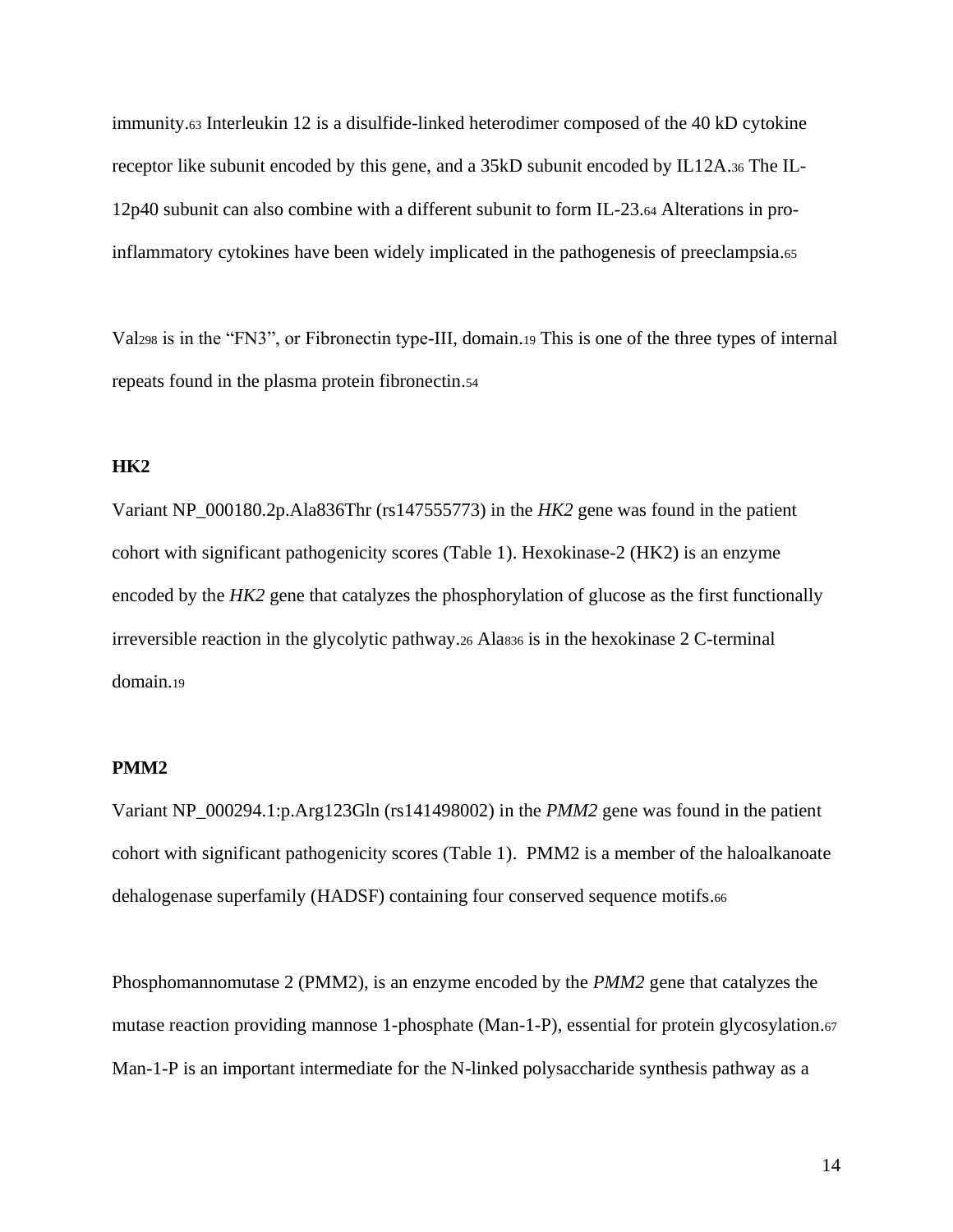precursor to GDP-mannose.<sup>68</sup> In post-translational protein glycosylation, the mannose moiety is transferred from GDP-mannose to the growing oligosaccharide chain in the endoplasmic reticulum.<sup>69</sup> The PMM isozymes (PMM1 and PMM2) also have a "cap" domain between motifs 2 and 3 made of four alpha-helices and a four-stranded antiparallel beta-sheet.66,70

Arg123 lies on the cap domain of phosphomannomutase 2. The cap domain dissociates from the core domain, allowing the substrate to bind, and then associates to seal the active site from aqueous solvent.71,72

**Table 1:** Variants in 8 preeclampsia-associated genes from patient cohort. Chromosomal positions were based on the hg19 build.

| Gene             | Chromosomal<br>position | Variant      | RefSNP<br>accession | <b>MAF</b> | <b>CADD</b><br>Phred | PolyPhen2<br><b>HDIV</b> | <b>SIFT</b>    |
|------------------|-------------------------|--------------|---------------------|------------|----------------------|--------------------------|----------------|
| <b>FLNB</b>      | chr3:58116478           | p.Phe1411Leu | rs143831841         | 0.0007     | 35                   | 0.999                    | $\mathbf{0}$   |
| <b>FLNB</b>      | chr3:58110119           | p.Gly1262Ala | rs111330368         | 0.0055     | 33                   |                          | $\mathbf{0}$   |
| <b>TGFBI</b>     | chr5:135391459          | p.Pro501Thr  | rs121909212         | 0.0003     | 31                   |                          | 0.01           |
| <b>FLT1</b>      | chr13:28893667          | p.Arg1060Gln | rs753623232         | 1.77E-05   | 33                   |                          | 0.02           |
| SEMA3C           | chr7:80430097           | p.Val321Ala  | rs140244551         | 0.0038     | 31                   | 0.97                     | $\overline{0}$ |
| <b>HIF1A</b>     | chr14:62199143          | p.Glu261Lys  | rs540883086         | 8.28E-06   | 34                   | 0.999                    | $\mathbf{0}$   |
| ILI2B            | chr5:158743788          | p.Val298Phe  | rs3213119           | 0.0206     | 35                   | 0.978                    | 0.01           |
| HK2              | chr2:75116502           | p.Ala836Thr  | rs147555773         | 2.49E-05   | 33                   |                          | $\Omega$       |
| PMM <sub>2</sub> | chr16:8904956           | p.Arg123Gln  | rs141498002         | 0.0001     | 36                   | 0.998                    | $\mathbf{0}$   |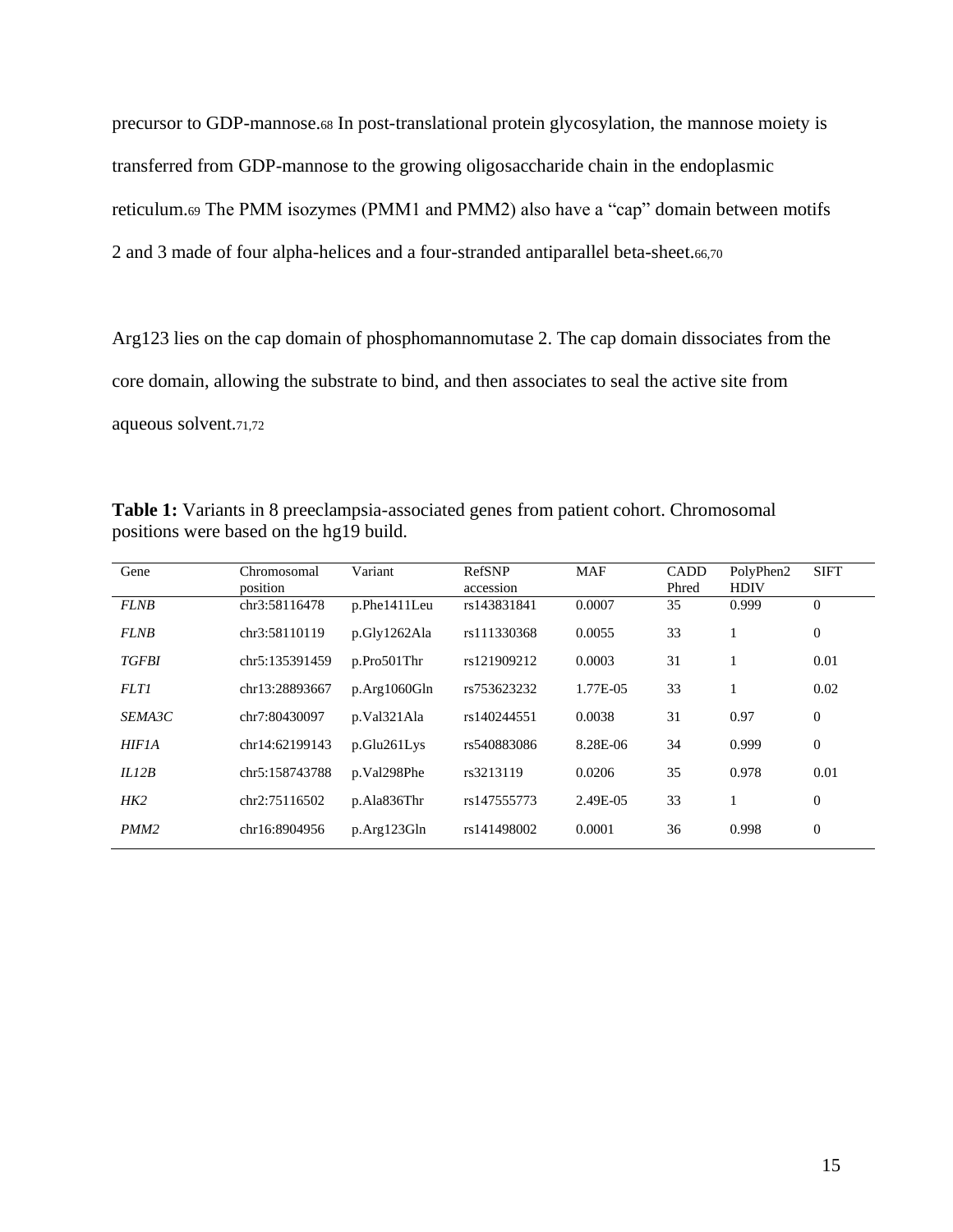# **Structural FLNB**

p.Phe1411Leu was modeled using Protein Data Bank accession code 2DI9\_A. This position lies on a beta sheet, with relatively close proximity to Ala1333 ( $\sim$ 3.959 Å) and Leu1338  $(\sim 3.863 \text{ Å})$ . The wild-type amino acid, Phe, is an aromatic, hydrophobic amino acid. It is fairly non-reactive, and therefore rarely directly involved in protein function, although it can play a role in substrate recognition.73 It has a molecular weight of 165.2 g/mol.74 The variant amino acid, Leu, is ~3.703 Å from Ala1333 and ~3.826 and ~2.972 Å from Leu1338 (variant Leu pictured in red in Fig. 4B). The variant amino acid, leucine (MW: 131.2 g/mol) is an aliphatic, hydrophobic amino acid.<sup>73</sup>



**Figure 4**: FLNB amino acid position 1411 and distances from nearby neighboring amino acids. (A) Wild-type associated amino acid, Phe. (B) Variant associated amino acid, Leu.

p.Gly1262Ala was modeled using PDB accession 2DIB\_A. As a small residue (75.07 g/mol), it does not protrude far into space. Glycine has hydrogen as its side chain, lending itself to conformational flexibility that allows it to reside in tight turns in structures that other amino acids wouldn't. It can also play a distinct functional role, for example using its sidechain-less backbone to bind to phosphates.<sup>73</sup> The variant amino acid, alanine (MW: 89.09 g/mol) is nonpolar and generally non-reactive, rarely directly involved in protein function. It is closer to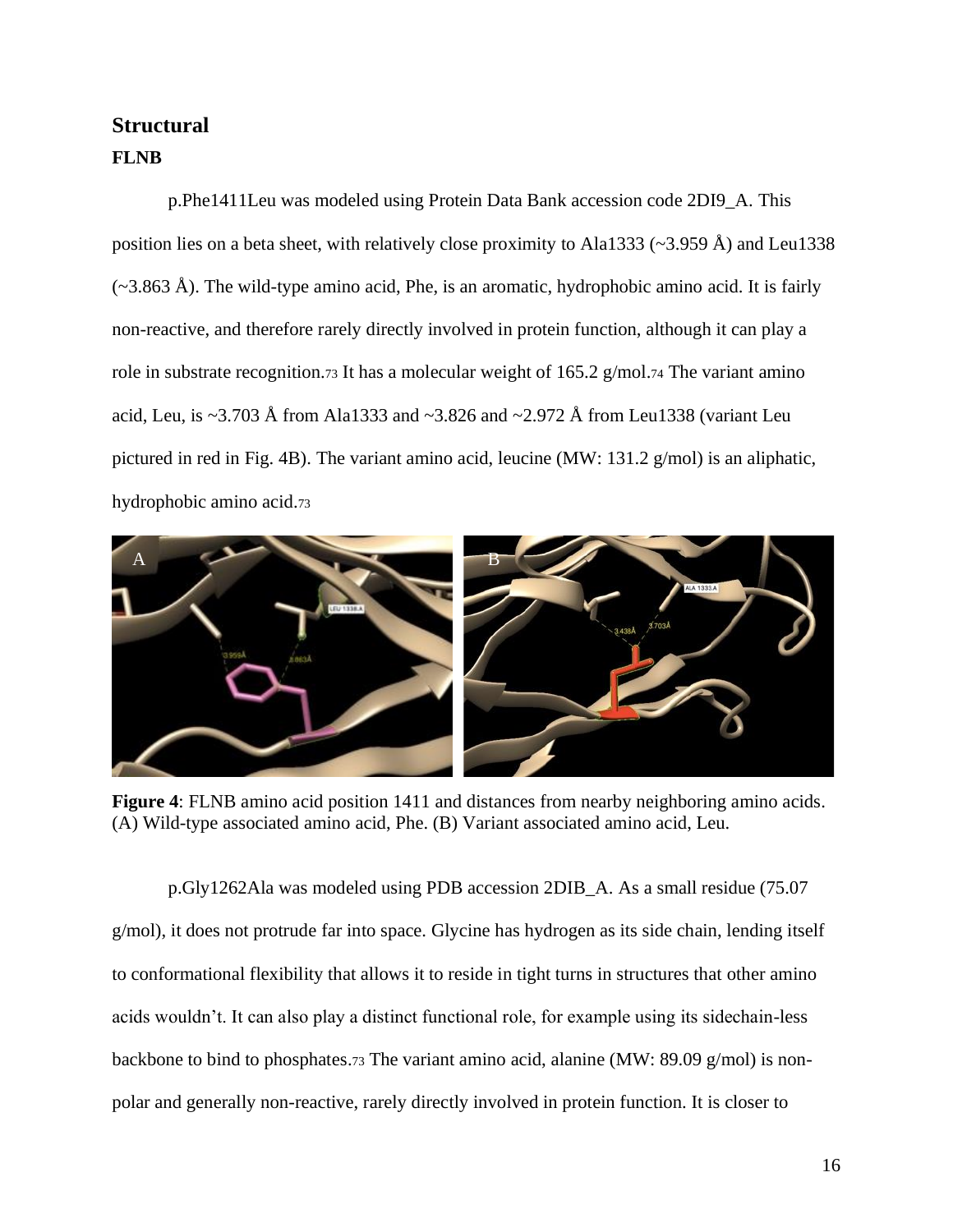Asp1284 (~2.605 Å) than Glycine was. Gly1262 corresponds to Gly55 in Chain A on PDBsum, which has previously been indicated as a human variant residue.<sup>75</sup> The introduction of the variant, Alanine, rotates the structure such that Ala55 is 2.71 Å away from nearby Thr52.

# **TGFBI [\(βig-h3\)](https://docs.google.com/document/d/1R3XhcIKR2yIwhFkLq3hgQd14g6f4unfKXhcu72m5EuE/edit#heading=h.k81iof7u7toq)**

p.Pro501Thr was modeled using PDB accession 5NV6\_1A (Fig. 5). p.Pro501Thr changes a nonpolar residue to polar residue. Proline (MW:  $115.13$  g/mol) has a 5-membered nitrogencontaining ring, and is less flexible than other amino acids. It is often found in very tight turns in protein structures and is important in producing bends in a peptide chain. It is aliphatic and hydrophobic, and rarely involved in protein active or binding sites.<sup>73</sup> Variant amino acid Threonine (MW: 119.12 g/mol) is slightly polar. While most amino acids only have one nonhydrogen substituent attached to their C-beta carbon, threonine contains two, leading to more bulkiness near the protein backbone and therefore restricting the conformations that the main chain can adopt. The FAS1-4 domain and the RGD motif are part of the carboxy-terminus of TGFBI.



**Figure 5:** Pro501 in TGFBI (PDB accession 5NV6\_1A) is highlighted in green.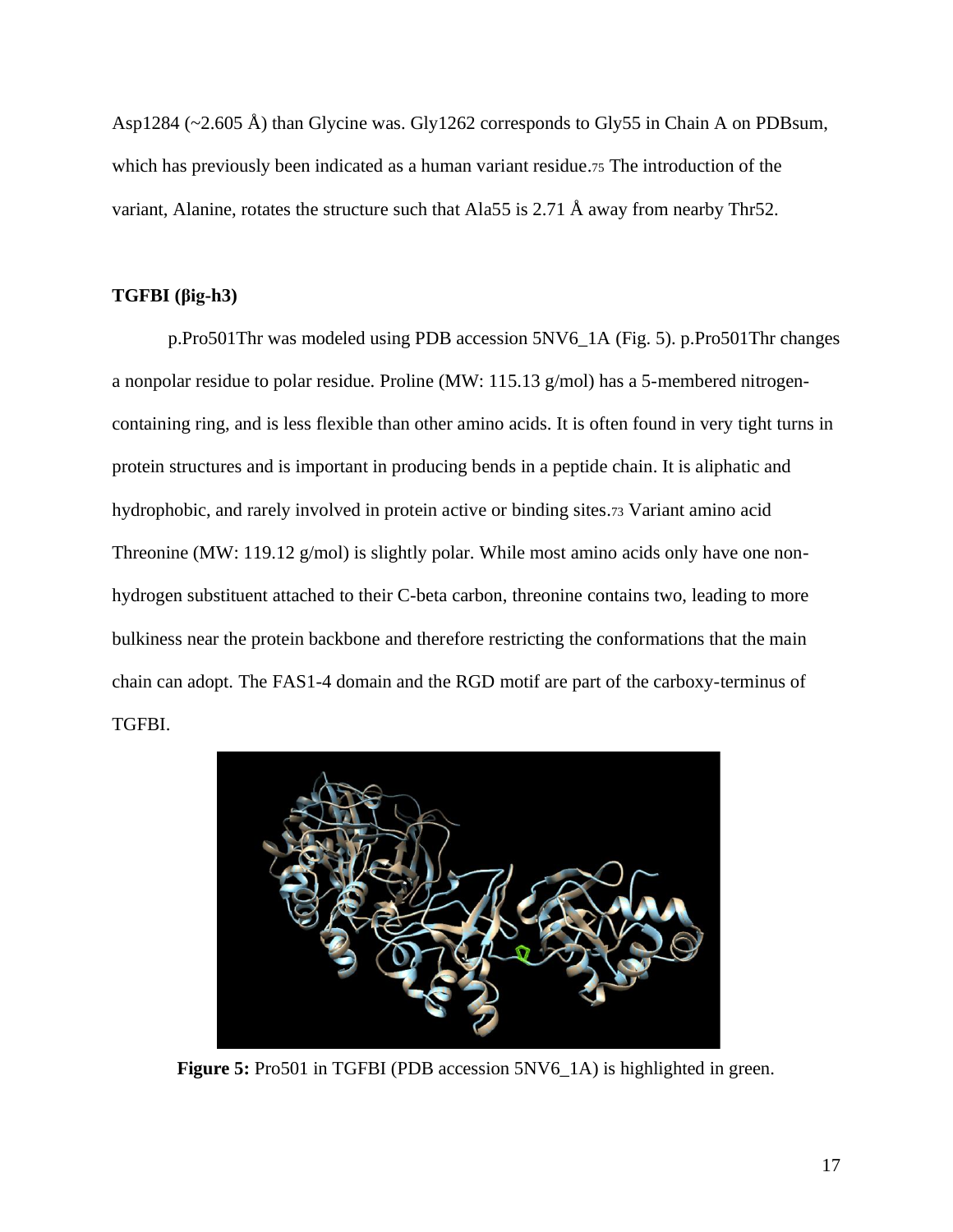# **FLT1 (VEGFR1)**

p.Arg1060Leu was modeled using PDB accession 3HNG. Wild-type Arg1060 is relatively close to Arg1055 on the opposite side of the loop ( $\sim$ 4.503 Å), and Tyr1048 ( $\sim$ 4.414 Å). It is not on a beta sheet or alpha helix (Fig. 6). Arginine (MW: 174.2 g/mol) is basic, positively charged and polar, while the variant amino acid, leucine (MW: 131.2 g/mol) is a smaller aliphatic, hydrophobic amino acid. This change in charge and physical and chemical properties could affect molecular interactions and stability, for which further molecular dynamics simulations may prove useful.



**Figure 6:** FLT1 (VEGFR1) position 1060 (PDB ID 3HNG). Amino acid without variant, Arg (green) and amino acid with variant, Leu (red). Closest neighboring amino acids in grey.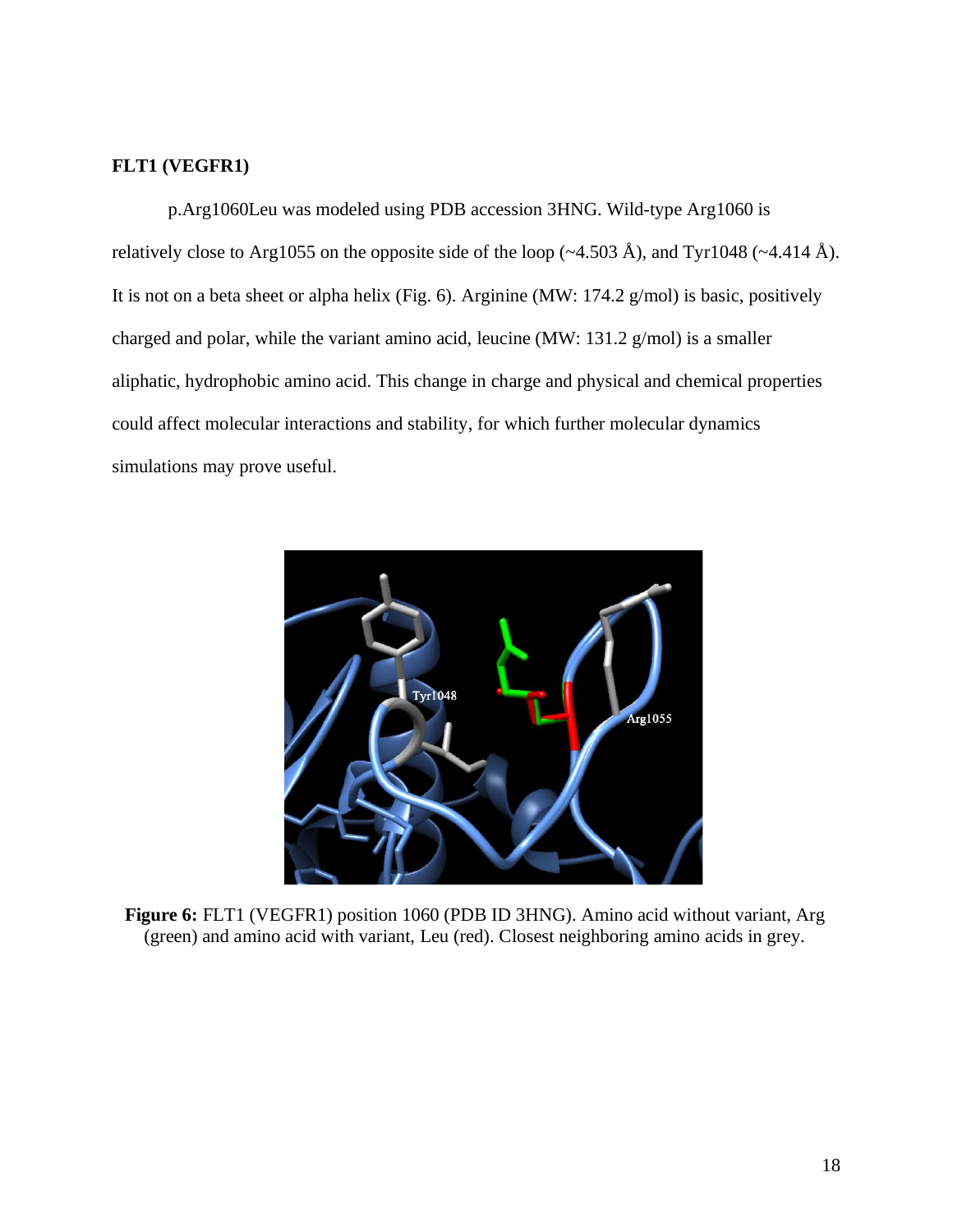### **SEMA3C**

Semaphorins have a 500–amino acid semaphorin domain that folds into a seven-bladed *β*propeller. This domain is critical to protein-protein interactions between semaphorins and their receptors including neuropilins (NRPs) and plexins (PLXNs).<sup>76</sup> A SEMA3C homology model was constructed using the one of the monomers from the SEMA3A dimer complex, PDB ID 4GZ8\_1A.<sup>77</sup> This model was used to visualize p.Val321Ala, which lies on a beta sheet (Fig. 7).

The wild-type amino acid Valine (MW: 117.15 g/mol) is an aliphatic, hydrophobic amino acid. It is C-beta branched, making it bulkier near the protein backbone.<sup>73</sup> Valine prefers to lie within beta-sheets, as seen in this case, rather than adopt an alpha-helical conformation. The variant amino acid, Alanine (MW: 89.09 g/mol) is non-polar and generally non-reactive. The protrusion of these amino acids into space does not appear to differ significantly.



**Figure 7:** SEMA3C position 321 (PDB ID 4GZ8\_1A). Amino acid without variant, Valine (green) and amino acid with variant, Alanine (red).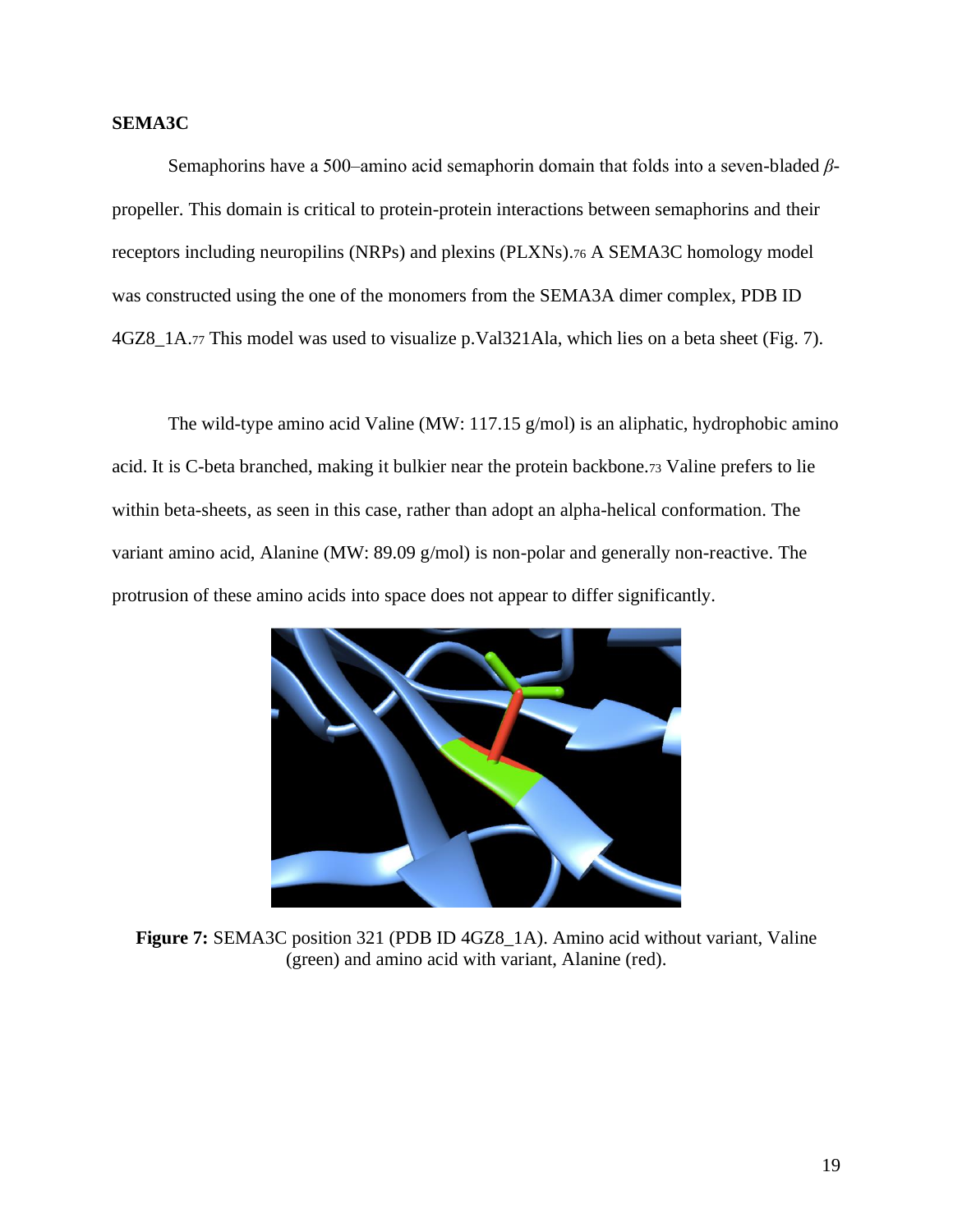### **HIF1A**

PDB ID 4ZPR\_1B was used to model HIF1A and visualize p.Glu261Lys. Glu261 is found on the surface of the protein (Fig. 8A). The wild-type amino acid, Glutamate (MW: 146.12 g/mol), is a large, negatively charged, polar amino acid. The variant amino acid, Lysine (MW: 146.19 g/mol) is basic, positively charged, and polar. The change from negative to positive charge could have effects on protein stability or interactions.



**Figure 8:** HIF1A position 261 (PDB ID 4ZPR\_1B). (A) Glutamate at position 261 is on the surface. (B) Amino acid without variant, Glutamate (green) and amino acid with variant, Lysine (red).

# **IL12B**

PDB ID 4GRW\_1B was used for modeling. Val298 lies on a beta sheet. It lies relatively close to Val289 ( $\sim$ 3.753 Å) and Val275 ( $\sim$ 4.416 Å). The variant replaces Valine with Phenylalanine, which extends closer to these nearby amino acids, with  $\sim$ 2.283 Å to Val289 and  $\sim$ 2.714 Å to Val275 (Fig. 9). The wild-type amino acid Valine (MW: 117.15 g/mol) is an aliphatic, hydrophobic amino acid. The variant amino acid Phe (MW: 165.19 g/mol) is aromatic and hydrophobic.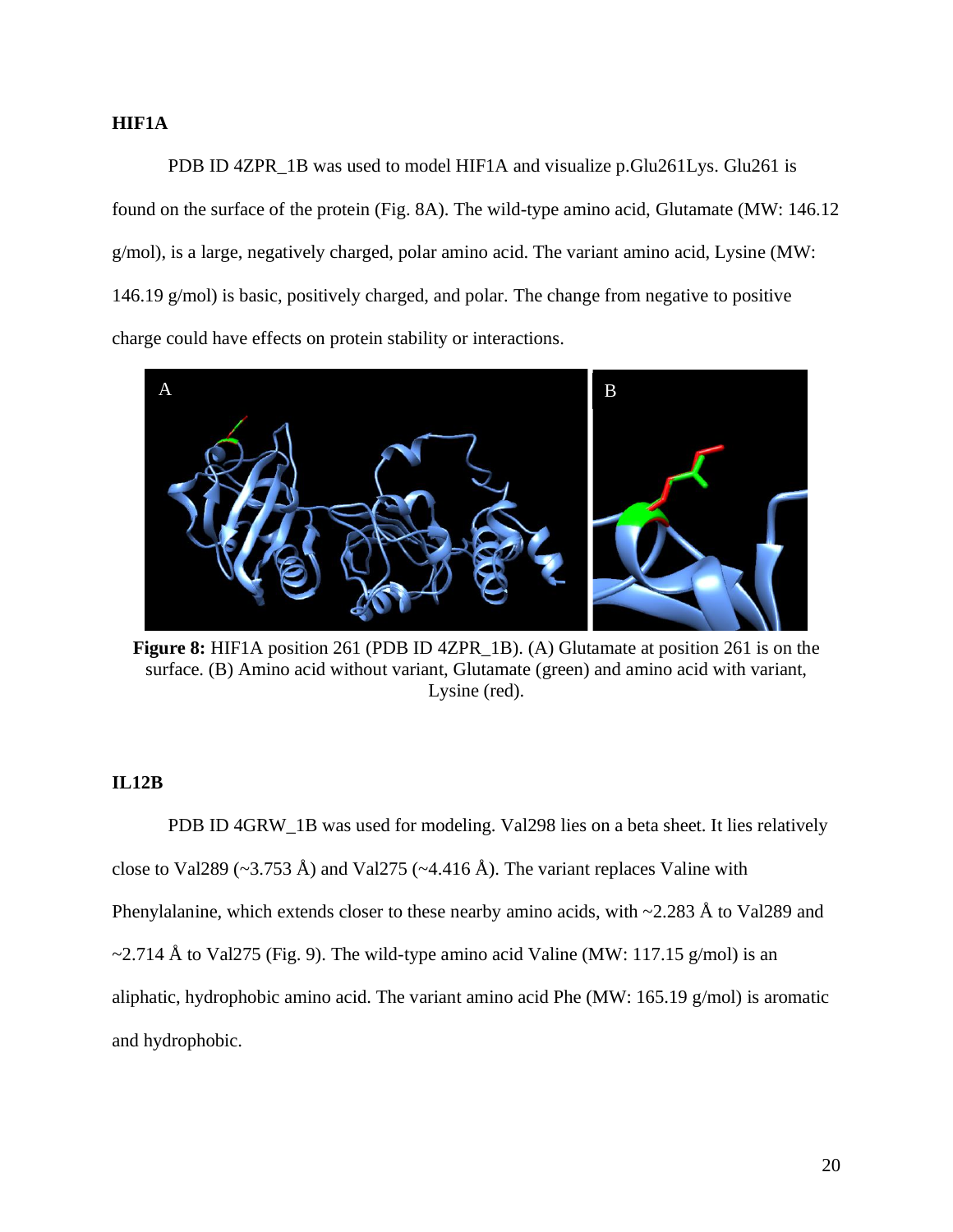

**Figure 9:** IL12B position 298 (PDB ID 4GRW\_1B) and nearby amino acids, Val289 and Val275 (shown in gray). (A) Amino acid without variant, Val, in green. (B) Amino acid with variant, Phe. (C) Both amino acids.

### **HK2**

Protein Data Bank accession code 5HEX was used for modeling. The amino acid with the wild type allele, alanine (MW: 89.09 g/mol), is hydrophobic, uncharged, and non-polar. The amino acid with the variant, threonine (MW: 119.12 g/mol), is also uncharged. The original amino acid, Ala836 lies on an alpha helix, but it is difficult for threonine to adopt an alphahelical conformation (Fig. 10). Threonine is slightly polar, but has two non-hydrogen substituents, which contributes to more bulkiness near the protein backbone and restricts the conformations that the main chain can adopt. This change may have steric effects.



**Figure 10:** HK2 position 836 (PDB ID 5HEX). (A) Amino acid without variant, Ala, in green. (B) Amino acid with variant, Thr. (C) Both amino acids.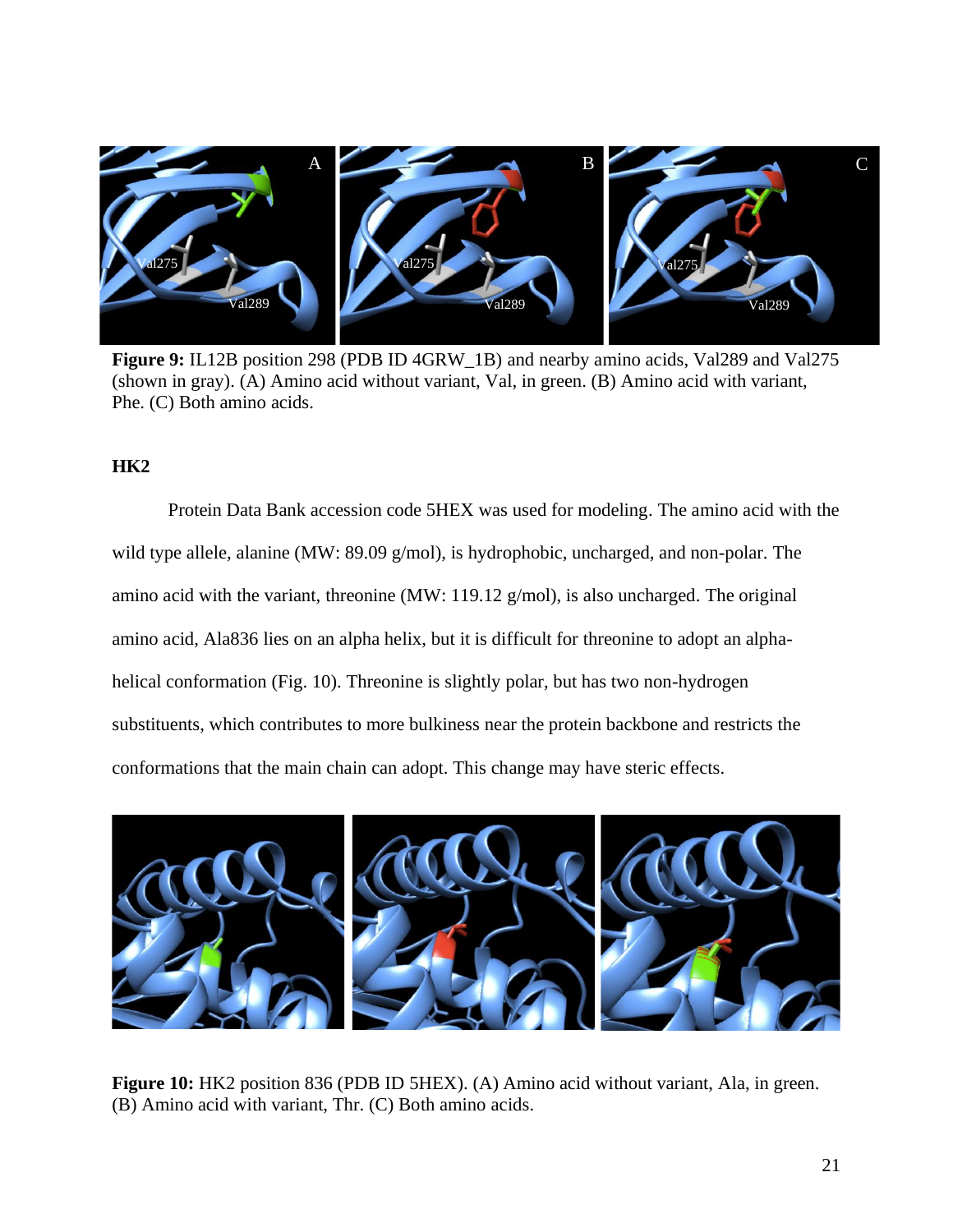## **PMM2**

Protein Data Bank accession code 6CFT was used for modeling. Structurally, Arg123 is oriented spatially in the same direction as the large neighboring amino acids, including Glu121, Met126, and Asn128 (Fig. 11). Arg123 in a-PMM2 is a conserved residue in a region of the cap domain that would contact the core domain and contains many positively charged residues.<sup>78</sup> In isozyme PMM1, the paralog amino acid Arg132 is involved in Man-1-P binding, which along with Asp190 holds the C-2 hydroxyl. Arg132 directly contacts the substrate. The Man-1-P-bound structure of paralog PMM1 shows that Arg132 of ɑ-PMM1 (similar to Arg123 in ɑ-PMM2) makes direct interactions with the C-2 hydroxyl of Man-1-P.<sup>78</sup> Mutations at this position would be likely to affect substrate binding. The wild-type amino acid, Arginine (MW: 174.2 g/mol) is a positively charged, polar amino acid. The variant amino acid, Glutamine (MW: 146.14 g/mol), while also polar, is uncharged. This change in charge could affect substrate binding.



Figure 11: PMM2 position 123 (PDB ID 6CFT) with nearby amino acids Glu121, Met126, and Asn128 (in gray). (A) Amino acid without variant, Arg, in green. (B) Amino acid with variant, Gln. (C) Both amino acids.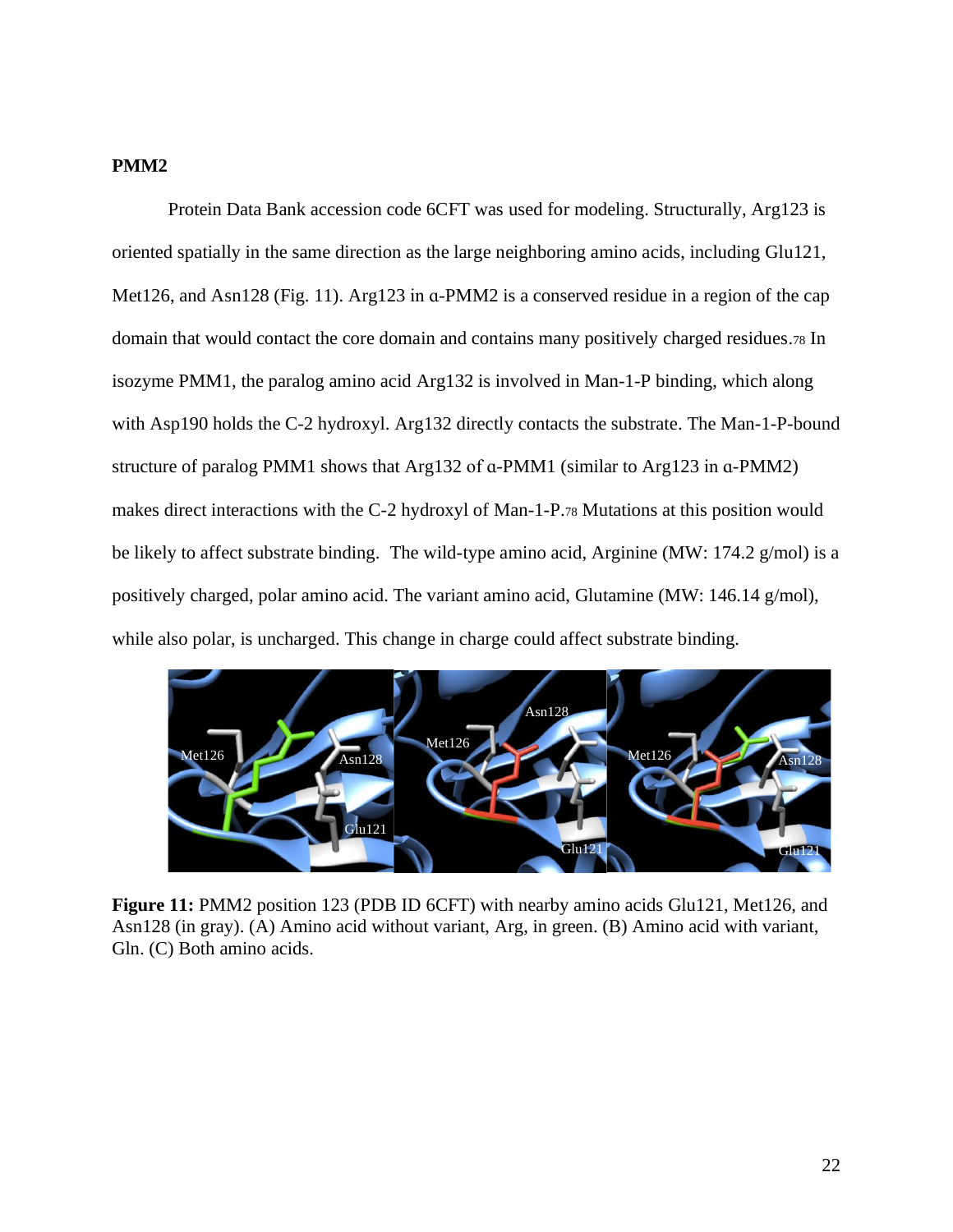# **Associations of identified variants with Preeclampsia**

### **FLNB**

*FLNB* was found to be upregulated in placentas obtained from women with severe preeclampsia.<sup>79</sup> Filamin B is concentrated mainly in endothelial cells.<sup>80</sup> It has a role in facilitating endothelial cell migration following VEGF stimulation, which is an essential process for angiogenesis, or the formation of new blood vessels from preexisting vasculature. Disruption of filamin B function is associated with loss of the proangiogenic effect of VEGF in 3D collagen gels and inhibition of cell migration.<sup>80</sup> In preeclampsia, placental anti-angiogenic factors are upregulated and released into the maternal circulation, disrupting the maternal endothelium and resulting in hypertension, proteinuria, and other features of preeclampsia.81,82

DNA methylation, the covalent addition of a methyl group to a cytosine, can regulate gene expression and has been studied in the placenta.83-85 The placenta allows for the exchange of nutrients, gases, and wastes between the maternal and fetal circulations. In the placenta, trophoblasts are epithelial cells that are thought to originate from trophoblast stem cells and are essential for function. Impaired trophoblast differentiation is associated with preeclampsia.<sup>86</sup> CpG islands are short interspersed DNA sequences that are GC-rich, CpG-rich, predominantly nonmethylated and can serve as sites of transcription initiation.<sup>87</sup> CpG methylation is involved in trophoblast differentiation, but is likely not the only regulatory process involved in this process.<sup>88</sup> In a study of differentially methylated CpGs in early-onset pre-eclampsia and control placental samples, CpGs in *FLNB* showed negative correlation between DNA methylation and gene expression.<sup>89</sup> *FLNB* variants in our cohort are located in chromosome 3, positions 58116478 and 58110119. The CpG island nearest to these variants lies on chr3:58109101-58109369,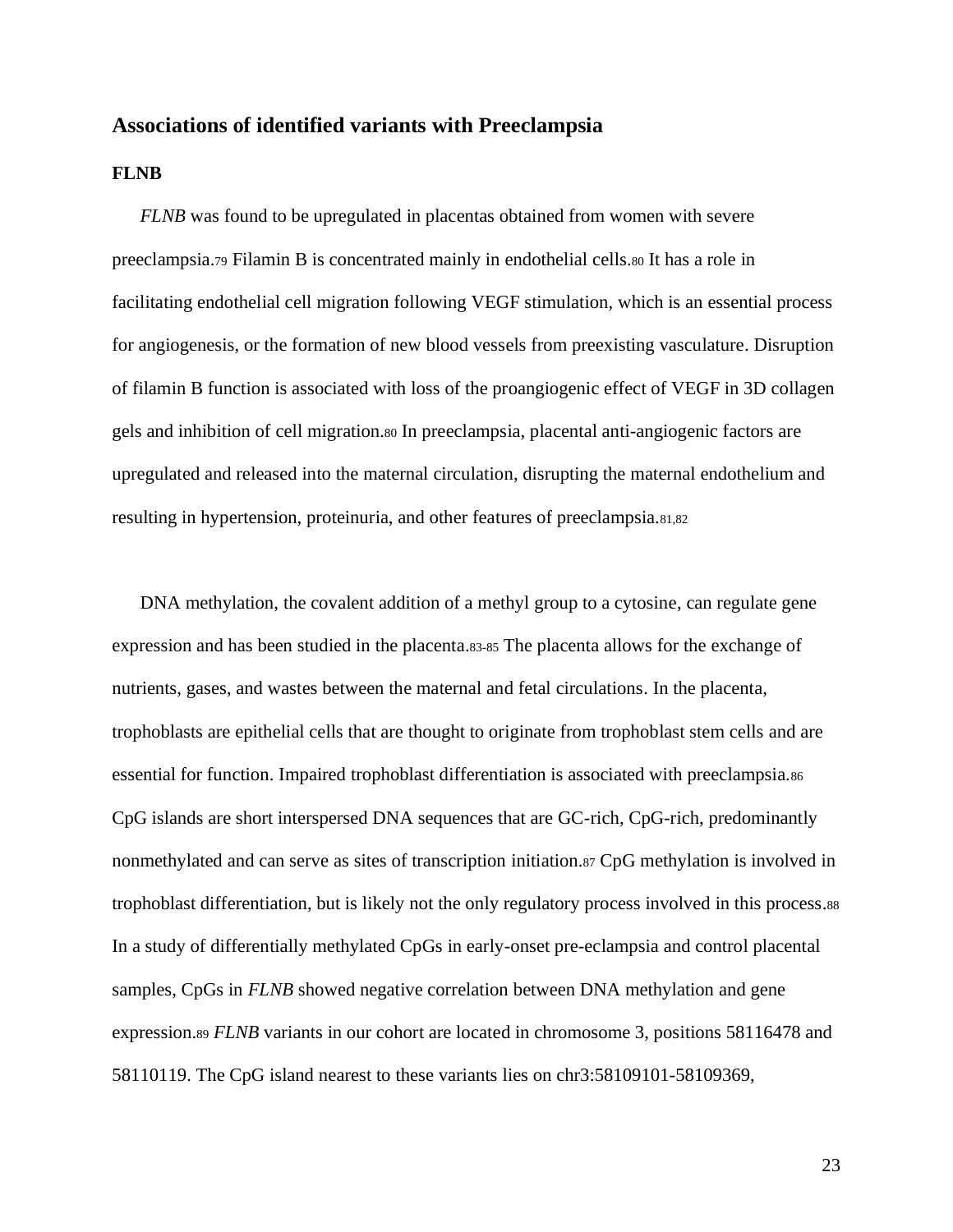approximately 750 bp away from these variants. These variants are therefore within a CpG shore region. Of the variants analyzed in this study, these variants in *FLNB* are the only ones close to a CpG island and in a CpG island shore region. Within this nearby *FLNB* CpG island is the cg06313433 probe, which was found to be significantly differentially methylated between clusters of transcriptional subtypes of preeclampsia (a "canonical" PE cluster, including modifications in TGF-beta signaling, cell adhesion, oxidative phosphorylation, and a clinically healthier cluster).14,90

### **TGFBI [\(βig-h3\)](https://docs.google.com/document/d/1R3XhcIKR2yIwhFkLq3hgQd14g6f4unfKXhcu72m5EuE/edit#heading=h.k81iof7u7toq)**

TGFBI has been found in urinary excretion of preeclamptic patients and may be involved in kidney pathology associated with preeclampsia.<sup>91</sup> TGFBI shows anti-angiogenic activity, which is 100-fold greater than that of the FAS1 domain alone, indicating that anti-angiogenic activity is enhanced by the cooperative conformation of FAS1 domains and the RGD motif.<sup>44</sup> TGFBI effectively inhibits vascular endothelial cell movement, tumor angiogenesis, and tumor growth through direct interactions of the FAS1 domains with ɑvβ3 integrin. The variant from the patient cohort, p.Pro501Thr, is located on the FAS1-4 domain and has previously been implicated in corneal dystrophy, with the wild-type amino acid at this position playing a role in inter-domain surface interactions. Similarly, it is possible the introduction of a different amino acid at this position could impact these inter-domain surface interactions in the cooperative conformation that influences angiogenic activity.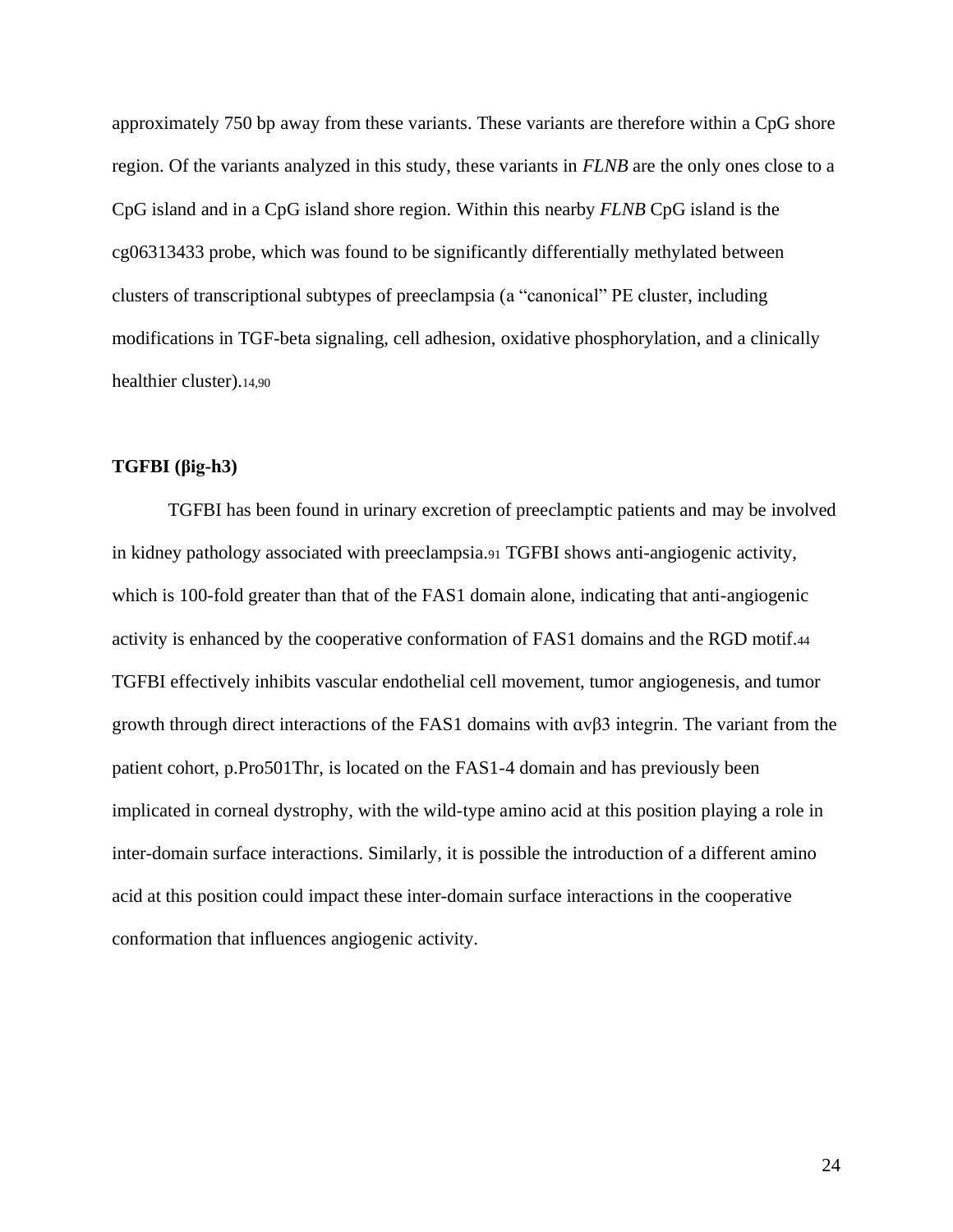### **FLT1 (VEGFR1)**

Flt1 (VEGFR-1) is a membrane spanning receptor for vascular endothelial growth factor and placenta growth factor, and is essential for normal placental vascular development. sFlt-1, a soluble form of VEGFR-1, is expressed in trophoblasts and negatively regulates angiogenesis as an antiangiogenic factor. Patients with preeclampsia have been reported to have abnormally high levels of sFlt-1 in serum and plasma, resulting from placental hypoxia.49,81 Increased levels of sFlt-1 trap circulating vascular endothelial growth factor (VEGF) and decrease their free levels, which can lead to endothelial dysfunction and an anti-angiogenic state, leading to preeclamptic features. Failure of placental angiogenesis during early development has been linked to the pathogenesis of preeclampsia.<sup>92</sup>

### **SEMA3C**

Sema3C has been reported to inhibit angiogenesis by signaling via Nrp1 and Plexin D1.<sup>93</sup> Neuropilin-1 (NP-1) was first identified as a semaphorin receptor involved in neuron guidance. Subsequent studies demonstrated that NP-1 also binds an isoform of vascular endothelial growth factor (VEGF) as well as several VEGF homologs, suggesting that NP-1 may also function in angiogenesis.<sup>94</sup> Sema3C inhibits VEGF-promoted endothelial cell survival, adhesion, and migration during angiogenesis by causing rearrangement of the actin cytoskeleton, breakdown of adherens junctions, and impairment of focal adhesion formation. Sema3C can act as an antiangiogenic agent through inhibition of endothelial junction integrity and focal adhesion with the extracellular matrix.93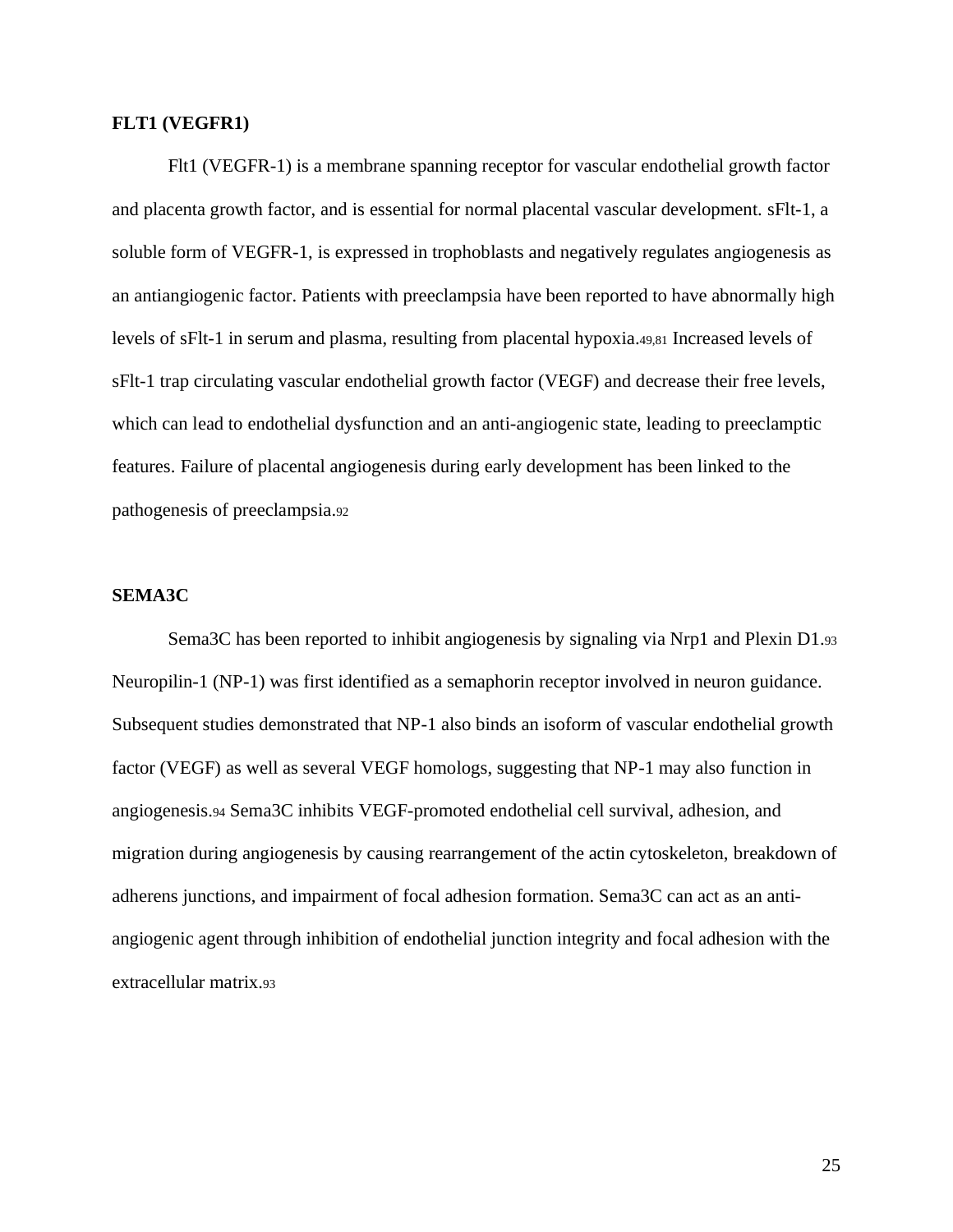### **HIF1A**

HIF-1ɑ has been found to be overexpressed in women with preeclampsia, resulting in upregulation of antiangiogenic factors sFLT-1, soluble endoglin-1 (sENG-1), and endothelin-1 and leading to preeclamptic manifestations.<sup>95</sup> Upregulation of sENG and endothelin following placental hypoxia is likely mediated in part by HIF-1ɑ. HIF-1ɑ is a critical molecular mediator of placental development and regulates trophoblast differentiation.<sup>96</sup> Prolonged expression of HIF-1ɑ in trophoblast cells of the placenta resulted in pregnancy-specific placental disorganization and inhibition of trophoblast differentiation with endothelial dysfunction.<sup>61</sup>

#### **IL12B**

Plasma IL-12 has been detected more frequently in preeclamptic patients, suggesting the involvement of this cytokine in the enhanced immune response observed in preeclampsia.97A methylation study done using neonatal umbilical cord blood from infants born at <34 weeks due to early onset preeclampsia found hyper-methylation of IL12B.<sup>98</sup> This corresponded with other findings that preeclampsia patients had significantly less IL-12 in villous trophoblasts and less IL-12 secretion from decidua.99,100 Taken together, this suggests that IL12B is repressed at the gene expression level in cord blood cells.

#### **HK2**

*HK2* is important for endometrial decidualization, a process of endometrial stromal cell proliferation and differentiation.<sup>101</sup> Endometrial decidualization plays a significant role in embryo implantation and maintenance of pregnancy, as it can regulate trophoblast invasion, uterine spiral artery remodeling, and placental formation.102-104 Defective decidualization may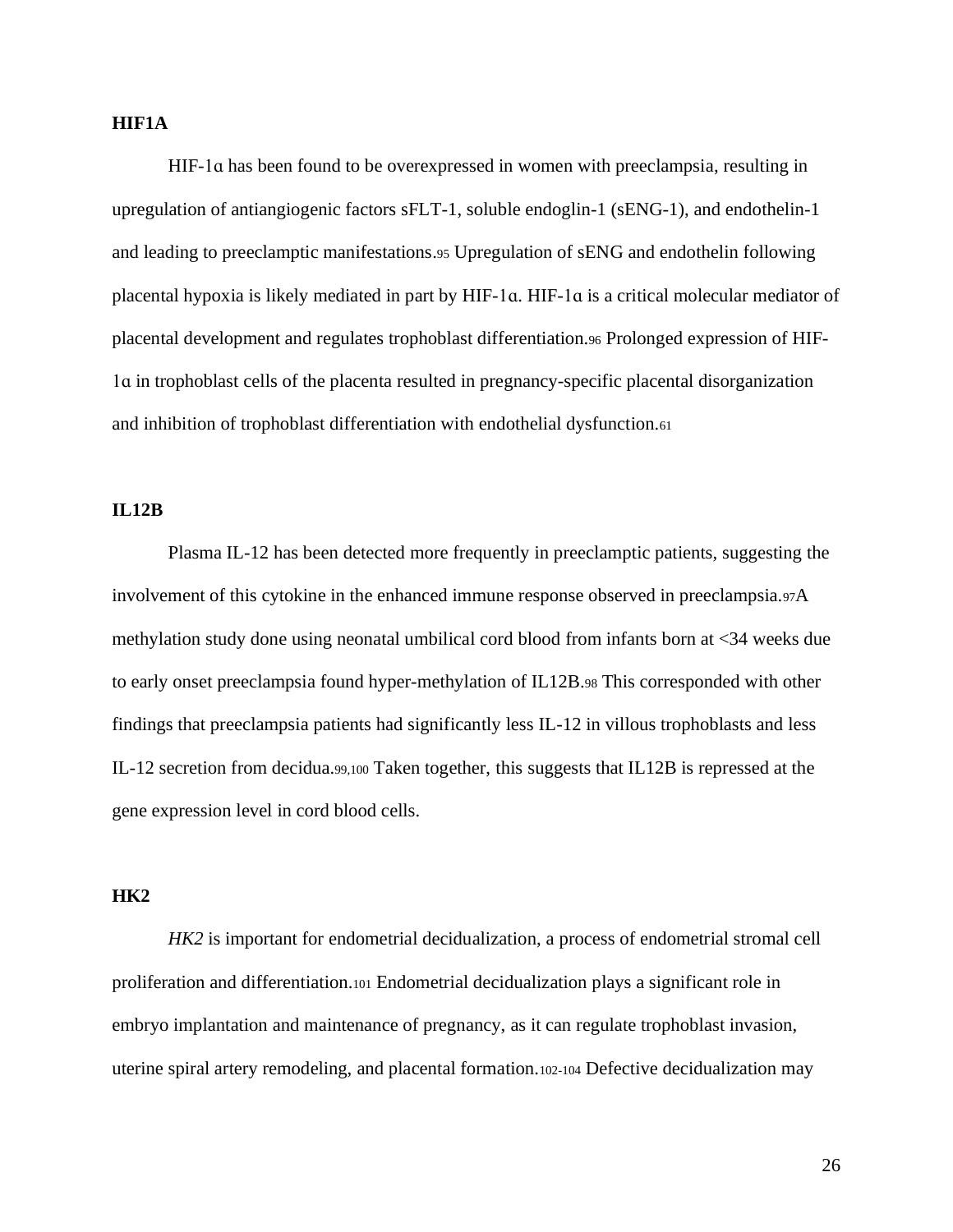contribute to preeclampsia by impairment of early stages of placental invasion and development.<sup>105</sup> Downregulation of *HK2* was shown to inhibit human endometrial stromal cells proliferation and differentiation.<sup>101</sup> *HK2* stimulates glucose uptake and lactate production of human endometrial stromal cells. Reduced expression may contribute to the occurrence and development of preeclampsia by suppressing glycolysis and impairing decidualization. *HK2* was, however, found to be upregulated in placentas obtained from women with severe preeclampsia compared to controls.<sup>79</sup>

# **PMM2**

PMM2 catalyzes the mutase reaction providing mannose 1-phosphate (Man-1-P). Man-1- P is an important intermediate for the N-linked polysaccharide synthesis pathway as a precursor to GDP-mannose and is essential for protein glycosylation. One study identified genes with differentially methylated CpG sites (between normal pregnant and preeclamptic women) and mapped these genes to gene ontology for molecular functions and biological processes.<sup>106</sup> GDPmannose metabolic process and GDP-mannose 4,6-dehydratase activity were among the gene ontologies pertinent to the pathophysiology of preeclampsia and were found to be overrepresented in preeclamptic blood vessels. Deficiency of phosphomannomutase (PMM2) is the most common congenital disorder of glycosylation. PMM2 deficiency results in hypoglycosylation of various glycoproteins and other glycoconjugates, leading to congenital disorder of glycosylation type Ia (CDG-Ia).<sup>107</sup> In one case study, congenital disorder of glycosylation type Ia (CDG-Ia) was identified as the underlying fetal disease in mirror syndrome.<sup>108</sup> Mirror syndrome (fetal hydrops with subsequent edema in the pregnant woman) is considered to be a subset of preeclampsia and may progress into severe preeclampsia if left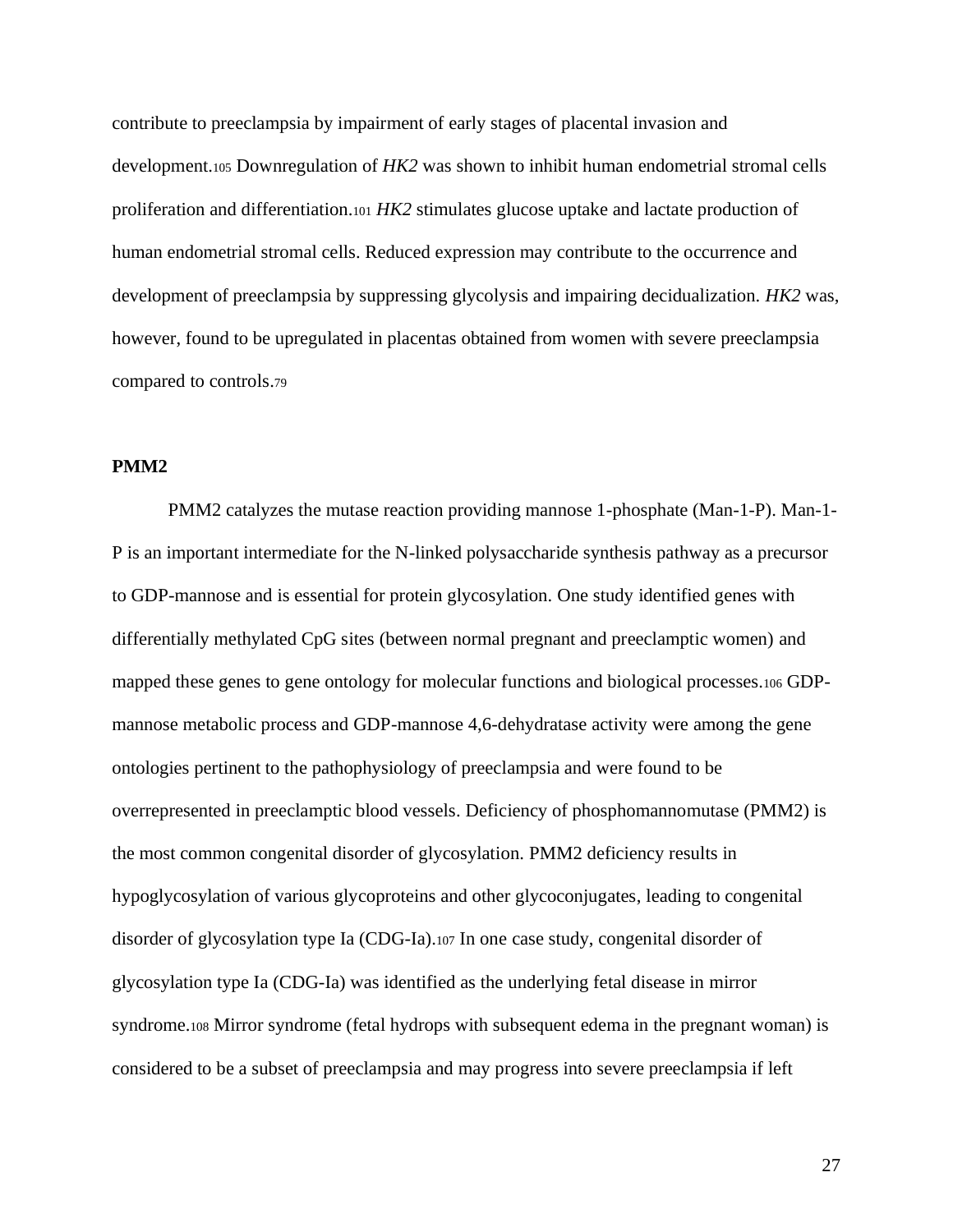untreated.<sup>109</sup> Severe preeclampsia is associated with inflammation and aberrant plasma glycosylation patterns, which promotes monocyte adhesion.<sup>110</sup> Further experimental investigation may help to elucidate the role of glycosylation and mannose metabolism in the pathogenesis of preeclampsia.

# **Conclusion**

We identified genetic variants in a whole exome sequencing study of patients with severe preeclampsia. We applied strict filters for pathogenicity to select candidates for prediction of structural effects. We then mapped and modeled these pathogenic variants in eight proteins that were known to be coded for by preeclampsia-associated genes: filamin B (*FLNB*), transforming growth factor beta induced (*TGFBI[/βig-h3](https://docs.google.com/document/d/1R3XhcIKR2yIwhFkLq3hgQd14g6f4unfKXhcu72m5EuE/edit#heading=h.k81iof7u7toq)*), vascular endothelial growth factor receptor 1/fmslike tyrosine kinase (*VEGFR1/FLT1*), semaphorin 3C (*SEMA3C*), hypoxia inducible factor 1 subunit alpha (*HIF1A*), interleukin 12B (*IL12B*), hexokinase 2 (*HK2*), and phosphomannomutase 2 (*PMM2*). These proteins are involved in a wide range of biological processes and pathways, including angiogenesis,  $TGF\beta$ -, and VEGF-signaling pathways. Previous genetic studies of preeclampsia have identified genes implicated in angiogenesis, invasion, oxidative stress, and inflammation. These processes are implicated in the genes investigated in this study as well.<sup>111</sup> A previous case-control whole exome sequencing study for preeclampsia identified genes significantly enriched for rare predicted deleterious variants.<sup>112</sup> Individually, none of these genes found to be significant in the univariate analysis were included among the 27 preeclampsiaassociated genes identified in our study. Out of 27 preeclampsia-related genes in our cohort, variants in *NEK11, FLNB, PMM2, APC, VEGFC, TTN, ABCA4* are genes associated with coagulopathy (blood coagulation disorder), a clinical risk factor for preeclampsia included in their disease association panel; *HK2, FLT1, UCP2, SLC22A3, KIAA1109, PNPLA2* are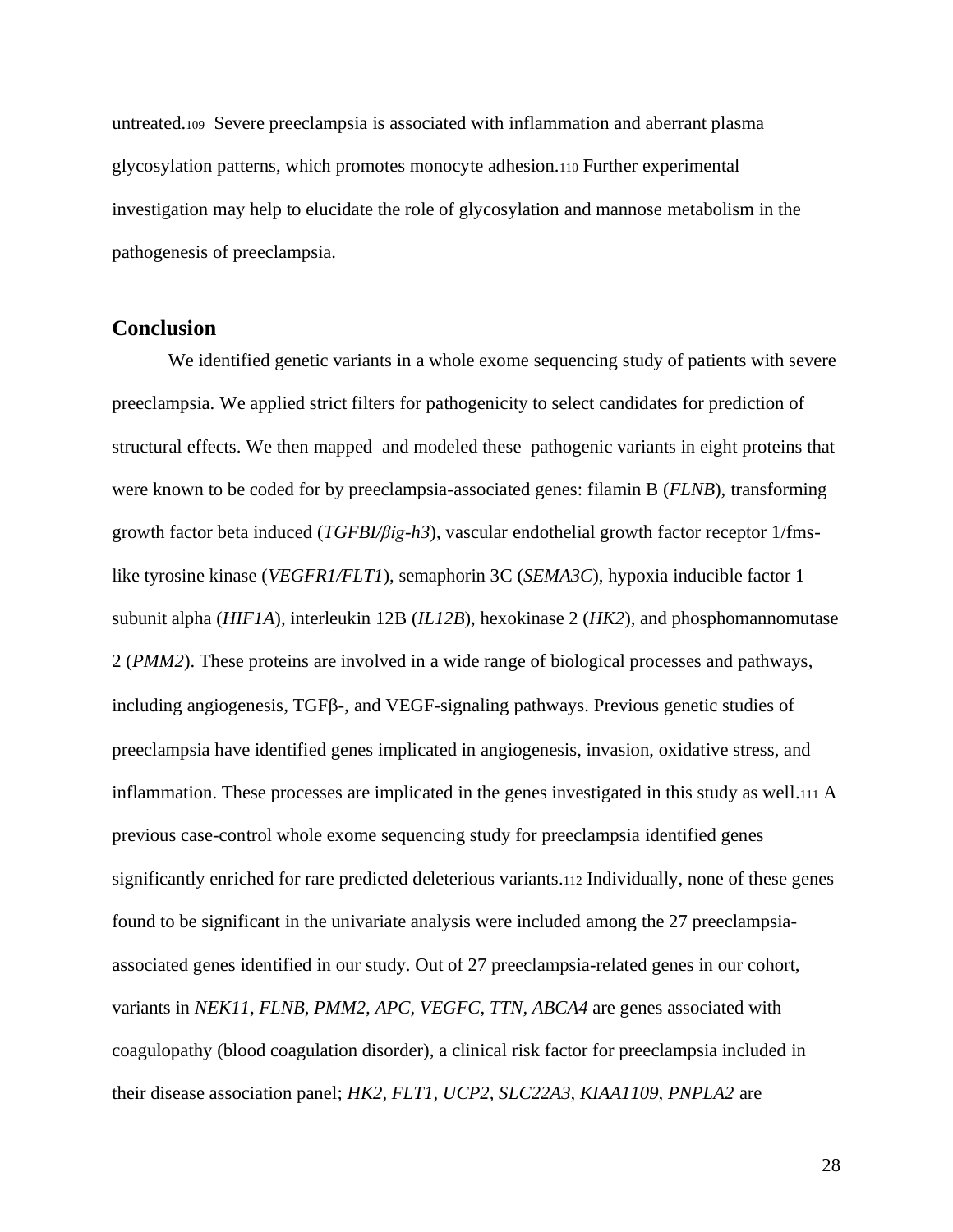associated with diabetes (diabetes mellitus); *SEMA3C, BMP6, IL12B, TGFBI, ABCC3, HIF1A, TAGLN, STOX1* are associated with hypertension; *PAPPA, EML2, ABCA12, SLC16A6, DDIT3, SH3PXD2A* are not included in the disease association panel.112,113

Of the genes reviewed in this study, *FLT1/VEGFR1*'s role in preeclampsia has been particularly well-studied in the literature. The variant in this gene, p.Arg1060Leu lies on the catalytic protein tyrosine kinase domain, which transduces signals for endothelial cells. This variant results in a change from a basic, polar, positively charged amino acid to a smaller aliphatic, hydrophobic amino acid. The change in physical and chemical properties may affect protein stability and interactions in this significant domain. *HIF1A*'s role in preeclampsia has also been previously investigated. It encodes hypoxia-inducible factor-1, which is involved in the hypoxia response and regulation of trophoblast differentiation. The variant from *HIF1A*, p.Glu261Lys, results in a change from an acidic to basic amino acid. *TGFBI* contained a variant in the FAS1-4 domain, p.Pro501Thr, that has previously been implicated in corneal dystrophy. The substitution of a cyclic, rigid proline to threonine may have a potential effect on interdomain surface interactions in the cooperative conformation that influences angiogenic activity.

Other genes included in this study have been less well-studied in direct relation to preeclampsia and its pathophysiology. For example, while *FLNB* plays a role in endothelial cell migration and angiogenesis, its direct role in preeclampsia has been little explored. The variants from this patient cohort in *FLNB* neighbor a CpG island, lying within a CpG island shore region. This CpG island contains a probe that has been found to be differentially methylated between healthier and canonical preeclampsia transcriptional subtype clusters. As CpG methylation is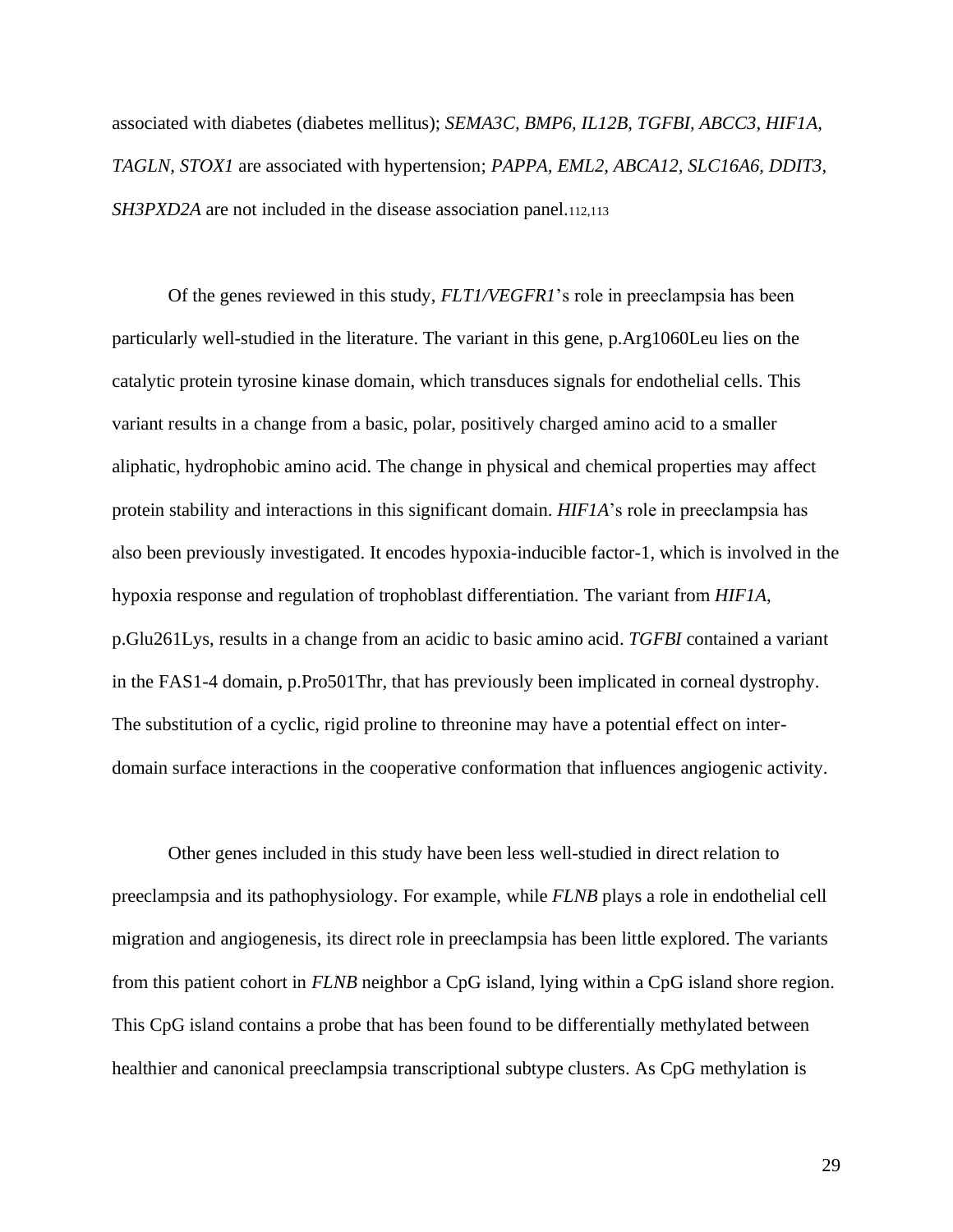involved in trophoblast differentiation, further investigation may be required to see if these variants affect impaired trophoblast differentiation in preeclampsia. The variants in this gene, p.Phe1411Leu and p.Gly1262Ala, result in changes from an aromatic to aliphatic amino acid and a small hydrogen side chain to a larger side chain, respectively. *SEMA3C* encodes semaphorin 3C, which has been shown to suppress angiogenesis through inhibition of endothelial junction integrity and focal adhesion with the extracellular matrix via Nrp-1 and PlexinD1 receptors. The variant from the cohort, p.Val321Ala, is on the semaphorin domain, which is critical to proteinprotein interactions between semaphorins and their receptors including neuropilins (NRPs) and plexins (PLXNs).<sup>76</sup> The variant in *PMM2*, p.Arg123Gln, has been implicated in PMM2 congenital disorder of glycosylation (PMM-CDG) and likely affects substrate binding. PMM2- CDG has been identified as the underlying fetal disease in mirror syndrome, a subset of preeclampsia that can develop into severe preeclampsia if left untreated. Further experimental investigation could look into the potential role of glycosylation and mannose metabolism in preeclampsia.

This computational study identified variants in genes previously demonstrated to be involved in the pathogenesis of preeclampsia. We also identified other preeclampsia-associated genes for which their exact role in the pathophysiology of preeclampsia is unclear. The variants we have identified in several of these genes provide plausible mechanistic insights into preeclampsia and identify opportunities for further experimental validation. Inclusion of genes and protein products in this study was limited by the availability of existing protein data bank structures. Molecular dynamics simulations may be helpful in assessing effects of the variant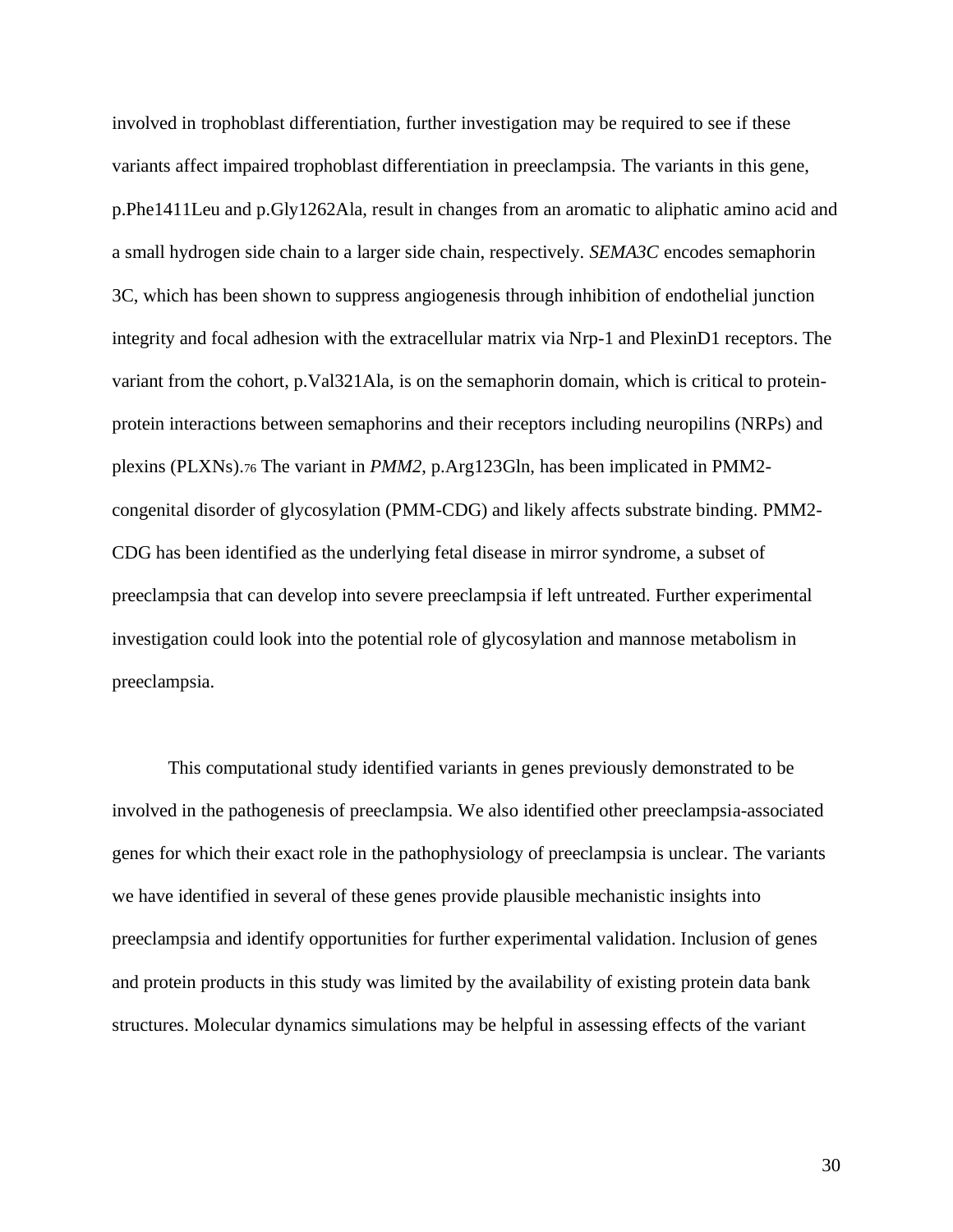amino acid on protein stability. Further experimental studies can help to elucidate the mechanisms and roles of these genes in preeclampsia-related pathways.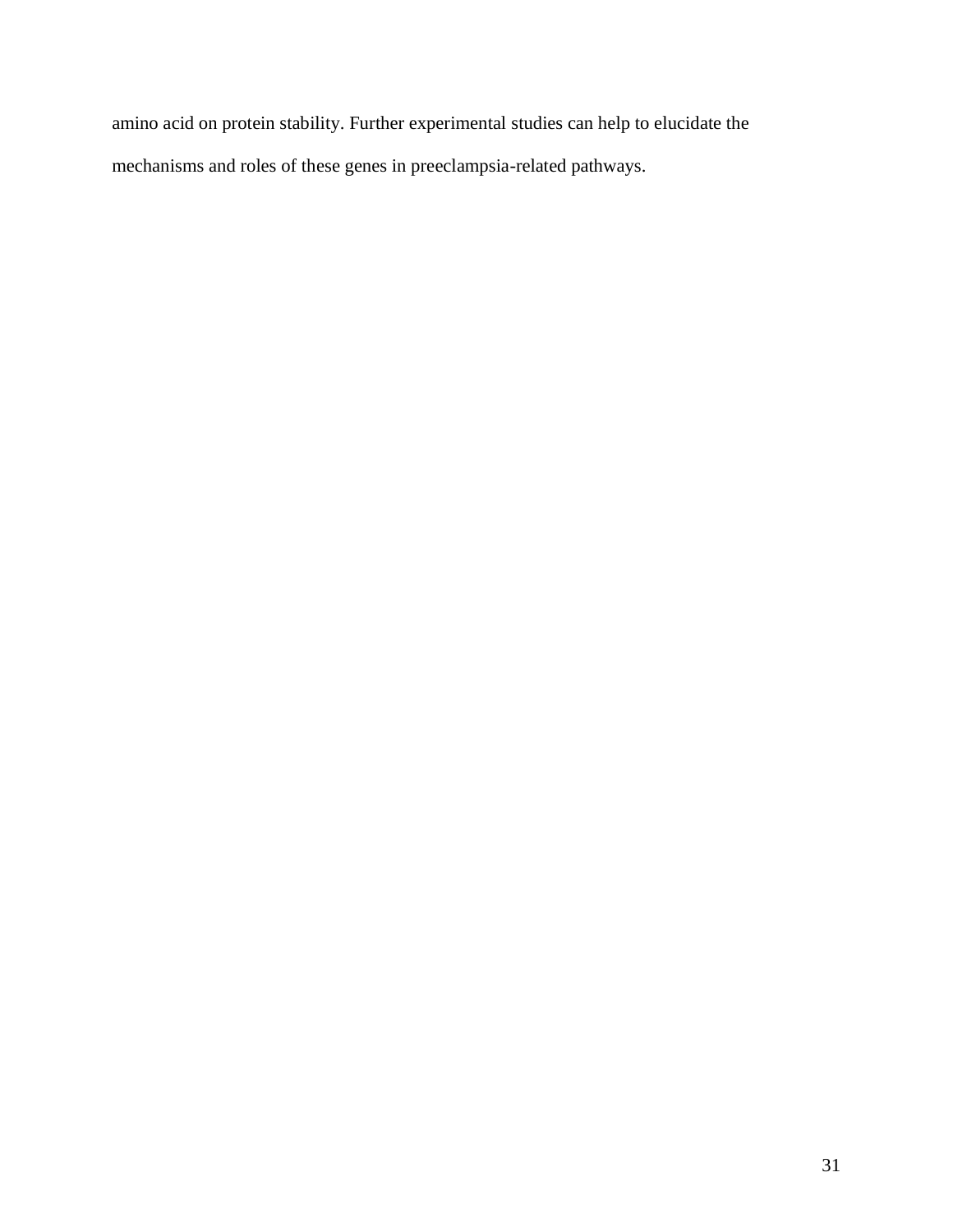# **References**

- 1. Valenzuela FJ, Perez-Sepulveda A, Torres MJ, Correa P, Repetto GM, Illanes SE. Pathogenesis of preeclampsia: the genetic component. *J Pregnancy.* 2012;2012:632732.
- 2. Chappell S, Morgan L. Searching for genetic clues to the causes of pre-eclampsia. *Clin Sci (Lond).* 2006;110(4):443-458.
- 3. Triche EW, Uzun A, DeWan AT, et al. Bioinformatic approach to the genetics of preeclampsia. *Obstet Gynecol.* 2014;123(6):1155-1161.
- 4. Bellamy L, Casas JP, Hingorani AD, Williams DJ. Pre-eclampsia and risk of cardiovascular disease and cancer in later life: systematic review and meta-analysis. *BMJ.*  2007;335(7627):974.
- 5. McDonald SD, Malinowski A, Zhou Q, Yusuf S, Devereaux PJ. Cardiovascular sequelae of preeclampsia/eclampsia: a systematic review and meta-analyses. *Am Heart J.*  2008;156(5):918-930.
- 6. Tenhola S, Rahiala E, Halonen P, Vanninen E, Voutilainen R. Maternal preeclampsia predicts elevated blood pressure in 12-year-old children: evaluation by ambulatory blood pressure monitoring. *Pediatr Res.* 2006;59(2):320-324.
- 7. Kajantie E, Eriksson JG, Osmond C, Thornburg K, Barker DJ. Pre-eclampsia is associated with increased risk of stroke in the adult offspring: the Helsinki birth cohort study. *Stroke.* 2009;40(4):1176-1180.
- 8. Wu CS, Nohr EA, Bech BH, Vestergaard M, Catov JM, Olsen J. Health of children born to mothers who had preeclampsia: a population-based cohort study. *Am J Obstet Gynecol.*  2009;201(3):269 e261-269 e210.
- 9. Williams PJ, Broughton Pipkin F. The genetics of pre-eclampsia and other hypertensive disorders of pregnancy. *Best Pract Res Clin Obstet Gynaecol.* 2011;25(4):405-417.
- 10. Agius A, Sultana R, Camenzuli C, Calleja-Agius J, Balzan R. An update on the genetics of pre-eclampsia. *Minerva Ginecol.* 2018;70(4):465-479.
- 11. Rentzsch P, Witten D, Cooper GM, Shendure J, Kircher M. CADD: predicting the deleteriousness of variants throughout the human genome. *Nucleic Acids Res.*  2019;47(D1):D886-D894.
- 12. Adzhubei IA, Schmidt S, Peshkin L, et al. A method and server for predicting damaging missense mutations. *Nat Methods.* 2010;7(4):248-249.
- 13. Sim NL, Kumar P, Hu J, Henikoff S, Schneider G, Ng PC. SIFT web server: predicting effects of amino acid substitutions on proteins. *Nucleic Acids Res.* 2012;40(Web Server issue):W452-457.
- 14. Haeussler M, Zweig AS, Tyner C, et al. The UCSC Genome Browser database: 2019 update. *Nucleic Acids Res.* 2019;47(D1):D853-D858.
- 15. Sherry ST, Ward MH, Kholodov M, et al. dbSNP: the NCBI database of genetic variation. *Nucleic Acids Res.* 2001;29(1):308-311.
- 16. Yates B, Braschi B, Gray KA, Seal RL, Tweedie S, Bruford EA. Genenames.org: the HGNC and VGNC resources in 2017. *Nucleic Acids Res.* 2017;45(D1):D619-D625.
- 17. Benson DA, Cavanaugh M, Clark K, et al. GenBank. *Nucleic Acids Res.*  2018;46(D1):D41-D47.
- 18. Hunter S, Apweiler R, Attwood TK, et al. InterPro: the integrative protein signature database. *Nucleic Acids Res.* 2009;37(Database issue):D211-215.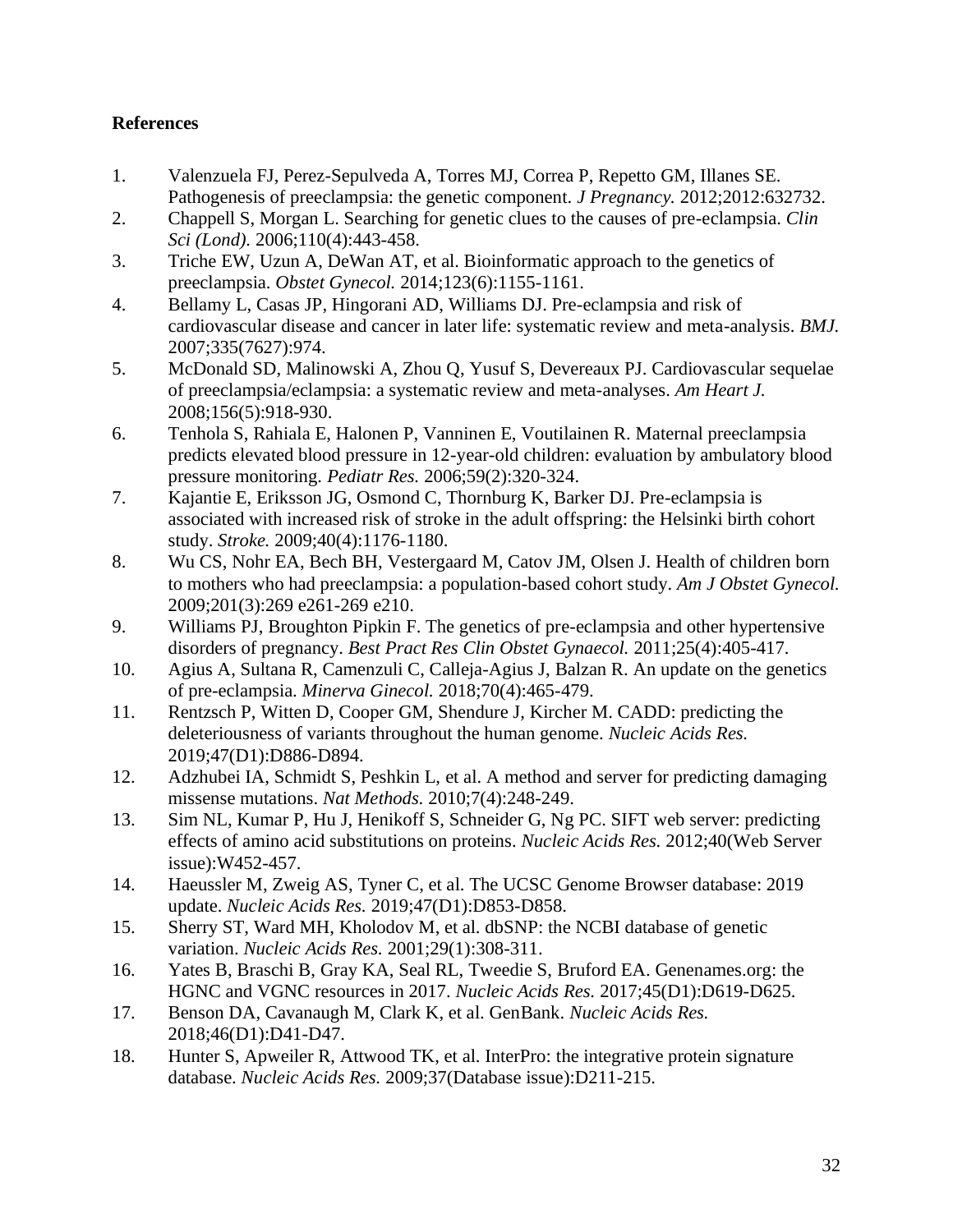- 19. UniProt C. UniProt: a worldwide hub of protein knowledge. *Nucleic Acids Res.*  2019;47(D1):D506-D515.
- 20. Uzun A, Triche EW, Schuster J, Dewan AT, Padbury JF. dbPEC: a comprehensive literature-based database for preeclampsia related genes and phenotypes. *Database (Oxford).* 2016;2016.
- 21. Altschul SF, Gish W, Miller W, Myers EW, Lipman DJ. Basic local alignment search tool. *J Mol Biol.* 1990;215(3):403-410.
- 22. Waterhouse A, Bertoni M, Bienert S, et al. SWISS-MODEL: homology modelling of protein structures and complexes. *Nucleic Acids Res.* 2018;46(W1):W296-W303.
- 23. Pettersen EF, Goddard TD, Huang CC, et al. UCSF Chimera--a visualization system for exploratory research and analysis. *J Comput Chem.* 2004;25(13):1605-1612.
- 24. Armanious D, Schuster J, Istrail S, Padbury J, Uzun A. Proteinarium: Multi-Sample Protein-Protein Interaction Visualization and Analysis Tool. *bioRxiv.* 2019:589085.
- 25. Szklarczyk D, Gable AL, Lyon D, et al. STRING v11: protein-protein association networks with increased coverage, supporting functional discovery in genome-wide experimental datasets. *Nucleic Acids Res.* 2019;47(D1):D607-D613.
- 26. Lin H, Zeng J, Xie R, et al. Discovery of a Novel 2,6-Disubstituted Glucosamine Series of Potent and Selective Hexokinase 2 Inhibitors. *ACS Med Chem Lett.* 2016;7(3):217- 222.
- 27. Kanehisa M. Toward understanding the origin and evolution of cellular organisms. *Protein Sci.* 2019;28(11):1947-1951.
- 28. Kanehisa M, Goto S. KEGG: kyoto encyclopedia of genes and genomes. *Nucleic Acids Res.* 2000;28(1):27-30.
- 29. Kanehisa M, Sato Y, Furumichi M, Morishima K, Tanabe M. New approach for understanding genome variations in KEGG. *Nucleic Acids Res.* 2019;47(D1):D590- D595.
- 30. Stossel TP, Condeelis J, Cooley L, et al. Filamins as integrators of cell mechanics and signalling. *Nat Rev Mol Cell Biol.* 2001;2(2):138-145.
- 31. van der Flier A, Sonnenberg A. Structural and functional aspects of filamins. *Biochim Biophys Acta.* 2001;1538(2-3):99-117.
- 32. Takafuta T, Saeki M, Fujimoto TT, Fujimura K, Shapiro SS. A new member of the LIM protein family binds to filamin B and localizes at stress fibers. *J Biol Chem.*  2003;278(14):12175-12181.
- 33. Xiao G, Cheng H, Cao H, et al. Critical role of filamin-binding LIM protein 1 (FBLP-1)/migfilin in regulation of bone remodeling. *J Biol Chem.* 2012;287(25):21450-21460.
- 34. Garcia-Castellanos R, Nielsen NS, Runager K, et al. Structural and Functional Implications of Human Transforming Growth Factor beta-Induced Protein, TGFBIp, in Corneal Dystrophies. *Structure.* 2017;25(11):1740-1750 e1742.
- 35. Yamamoto S, Okada M, Tsujikawa M, et al. A kerato-epithelin (betaig-h3) mutation in lattice corneal dystrophy type IIIA. *Am J Hum Genet.* 1998;62(3):719-722.
- 36. O'Leary NA, Wright MW, Brister JR, et al. Reference sequence (RefSeq) database at NCBI: current status, taxonomic expansion, and functional annotation. *Nucleic Acids Res.*  2016;44(D1):D733-745.
- 37. Han KE, Choi SI, Kim TI, et al. Pathogenesis and treatments of TGFBI corneal dystrophies. *Prog Retin Eye Res.* 2016;50:67-88.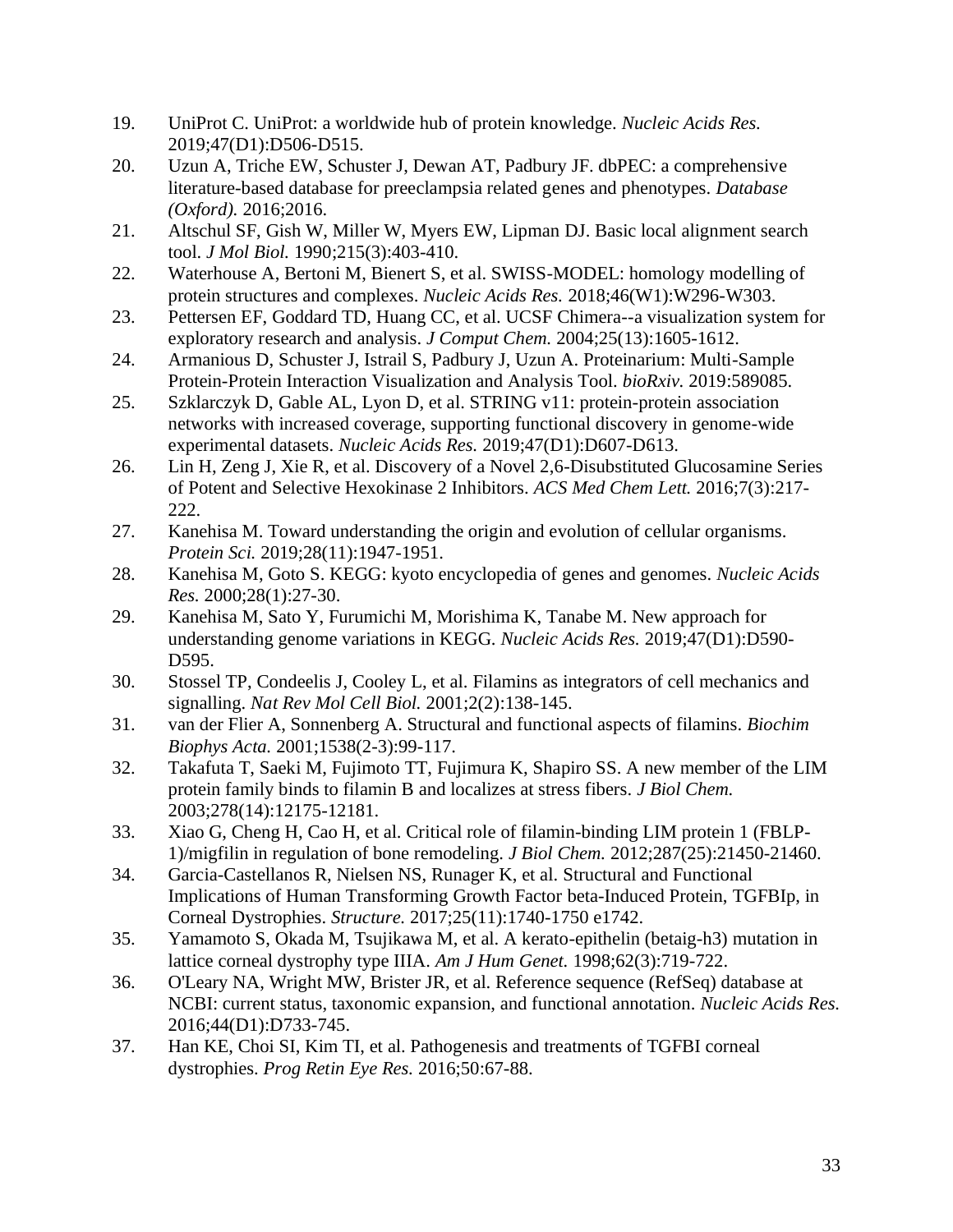- 38. Lakshminarayanan R, Chaurasia SS, Murugan E, et al. Biochemical properties and aggregation propensity of transforming growth factor-induced protein (TGFBIp) and the amyloid forming mutants. *Ocul Surf.* 2015;13(1):9-25.
- 39. Escribano J, Hernando N, Ghosh S, Crabb J, Coca-Prados M. cDNA from human ocular ciliary epithelium homologous to beta ig-h3 is preferentially expressed as an extracellular protein in the corneal epithelium. *J Cell Physiol*. 1994;160(3):511-521.
- 40. Karring H, Runager K, Valnickova Z, et al. Differential expression and processing of transforming growth factor beta induced protein (TGFBIp) in the normal human cornea during postnatal development and aging. *Exp Eye Res.* 2010;90(1):57-62.
- 41. Kawamoto T, Noshiro M, Shen M, et al. Structural and phylogenetic analyses of RGD-CAP/beta ig-h3, a fasciclin-like adhesion protein expressed in chick chondrocytes. *Biochim Biophys Acta.* 1998;1395(3):288-292.
- 42. Skonier J, Neubauer M, Madisen L, Bennett K, Plowman GD, Purchio AF. cDNA cloning and sequence analysis of beta ig-h3, a novel gene induced in a human adenocarcinoma cell line after treatment with transforming growth factor-beta. *DNA Cell Biol.* 1992;11(7):511-522.
- 43. Kim JE, Kim SJ, Lee BH, Park RW, Kim KS, Kim IS. Identification of motifs for cell adhesion within the repeated domains of transforming growth factor-beta-induced gene, betaig-h3. *J Biol Chem.* 2000;275(40):30907-30915.
- 44. Son HN, Nam JO, Kim S, Kim IS. Multiple FAS1 domains and the RGD motif of TGFBI act cooperatively to bind alphavbeta3 integrin, leading to anti-angiogenic and anti-tumor effects. *Biochim Biophys Acta.* 2013;1833(10):2378-2388.
- 45. Shibuya M. Structure and dual function of vascular endothelial growth factor receptor-1 (Flt-1). *Int J Biochem Cell Biol.* 2001;33(4):409-420.
- 46. Moens S, Goveia J, Stapor PC, Cantelmo AR, Carmeliet P. The multifaceted activity of VEGF in angiogenesis - Implications for therapy responses. *Cytokine Growth Factor Rev.* 2014;25(4):473-482.
- 47. Smith GA, Fearnley GW, Harrison MA, Tomlinson DC, Wheatcroft SB, Ponnambalam S. Vascular endothelial growth factors: multitasking functionality in metabolism, health and disease. *J Inherit Metab Dis.* 2015;38(4):753-763.
- 48. Shibuya M. VEGF-VEGFR Signals in Health and Disease. *Biomol Ther (Seoul).*  2014;22(1):1-9.
- 49. Karumanchi SA, Bdolah Y. Hypoxia and sFlt-1 in preeclampsia: the "chicken-and-egg" question. *Endocrinology.* 2004;145(11):4835-4837.
- 50. Red-Horse K, Zhou Y, Genbacev O, et al. Trophoblast differentiation during embryo implantation and formation of the maternal-fetal interface. *J Clin Invest.*  2004;114(6):744-754.
- 51. Banu N, Teichman J, Dunlap-Brown M, Villegas G, Tufro A. Semaphorin 3C regulates endothelial cell function by increasing integrin activity. *FASEB J.* 2006;20(12):2150- 2152.
- 52. Ellis LM. The role of neuropilins in cancer. *Mol Cancer Ther.* 2006;5(5):1099-1107.
- 53. Antipenko A, Himanen JP, van Leyen K, et al. Structure of the semaphorin-3A receptor binding module. *Neuron.* 2003;39(4):589-598.
- 54. Lu S, Wang J, Chitsaz F, et al. CDD/SPARCLE: the conserved domain database in 2020. *Nucleic Acids Res.* 2020;48(D1):D265-D268.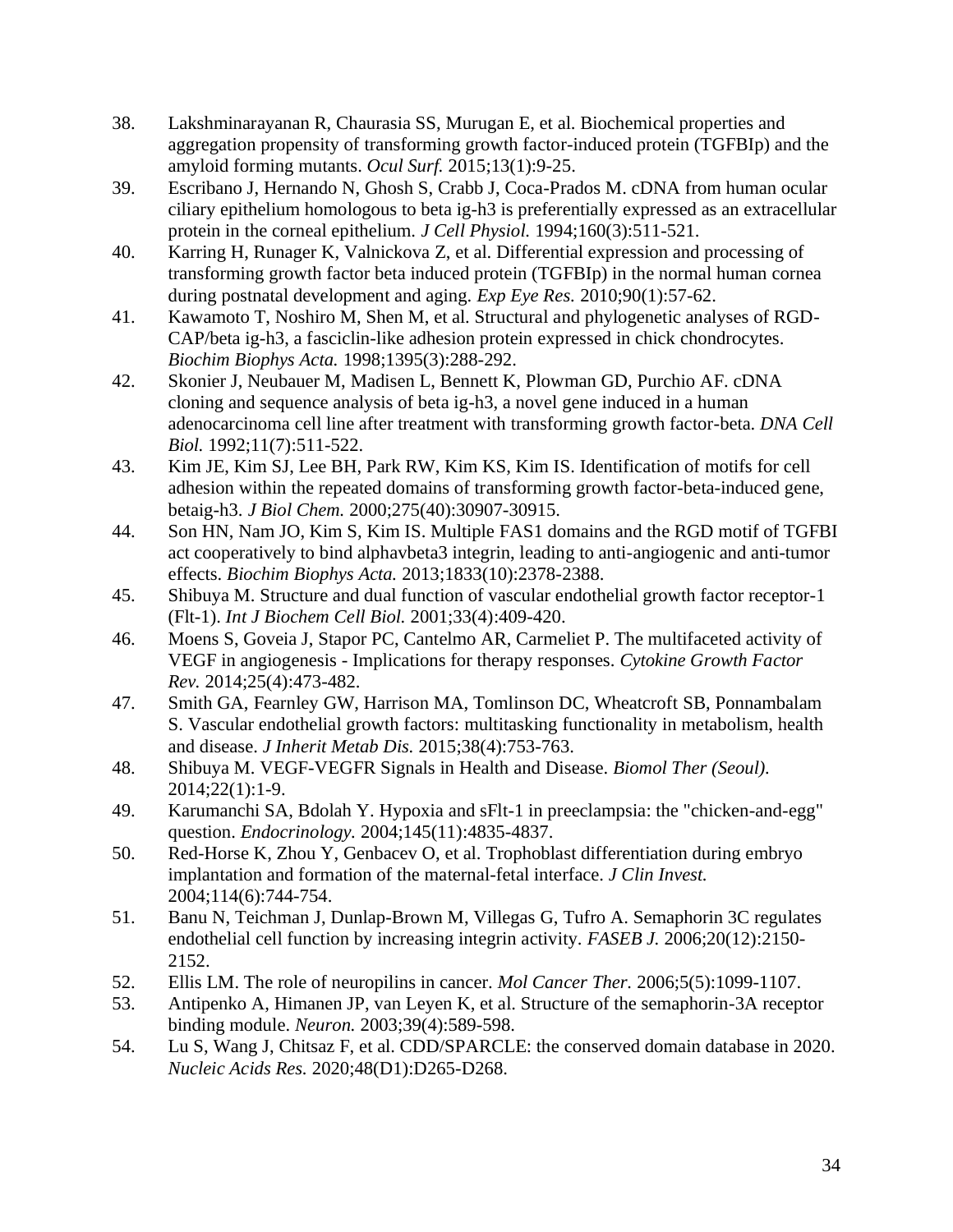- 55. Semenza GL. Regulation of mammalian O2 homeostasis by hypoxia-inducible factor 1. *Annu Rev Cell Dev Biol.* 1999;15:551-578.
- 56. Semenza GL. Hypoxia-inducible factors in physiology and medicine. *Cell.*  2012;148(3):399-408.
- 57. Wang GL, Jiang BH, Rue EA, Semenza GL. Hypoxia-inducible factor 1 is a basic-helixloop-helix-PAS heterodimer regulated by cellular O2 tension. *Proc Natl Acad Sci U S A.*  1995;92(12):5510-5514.
- 58. Jiang BH, Rue E, Wang GL, Roe R, Semenza GL. Dimerization, DNA binding, and transactivation properties of hypoxia-inducible factor 1. *J Biol Chem.*  1996;271(30):17771-17778.
- 59. Peng J, Zhang L, Drysdale L, Fong GH. The transcription factor EPAS-1/hypoxiainducible factor 2alpha plays an important role in vascular remodeling. *Proc Natl Acad Sci U S A.* 2000;97(15):8386-8391.
- 60. Keith B, Johnson RS, Simon MC. HIF1alpha and HIF2alpha: sibling rivalry in hypoxic tumour growth and progression. *Nat Rev Cancer.* 2011;12(1):9-22.
- 61. Albers RE, Kaufman MR, Natale BV, et al. Trophoblast-Specific Expression of Hif-1alpha Results in Preeclampsia-Like Symptoms and Fetal Growth Restriction. *Sci Rep.*  2019;9(1):2742.
- 62. Wu D, Potluri N, Lu J, Kim Y, Rastinejad F. Structural integration in hypoxia-inducible factors. *Nature.* 2015;524(7565):303-308.
- 63. Gately MK, Renzetti LM, Magram J, et al. The interleukin-12/interleukin-12-receptor system: role in normal and pathologic immune responses. *Annu Rev Immunol.*  1998;16:495-521.
- 64. Oppmann B, Lesley R, Blom B, et al. Novel p19 protein engages IL-12p40 to form a cytokine, IL-23, with biological activities similar as well as distinct from IL-12. *Immunity.* 2000;13(5):715-725.
- 65. Sharma A, Satyam A, Sharma JB. Leptin, IL-10 and inflammatory markers (TNF-alpha, IL-6 and IL-8) in pre-eclamptic, normotensive pregnant and healthy non-pregnant women. *Am J Reprod Immunol.* 2007;58(1):21-30.
- 66. Zhang G, Mazurkie AS, Dunaway-Mariano D, Allen KN. Kinetic evidence for a substrate-induced fit in phosphonoacetaldehyde hydrolase catalysis. *Biochemistry.*  2002;41(45):13370-13377.
- 67. Ji T, Zhang C, Zheng L, Dunaway-Mariano D, Allen KN. Structural Basis of the Molecular Switch between Phosphatase and Mutase Functions of Human Phosphomannomutase 1 under Ischemic Conditions. *Biochemistry.* 2018;57(25):3480- 3492.
- 68. Matthijs G, Schollen E, Pardon E, et al. Mutations in PMM2, a phosphomannomutase gene on chromosome 16p13, in carbohydrate-deficient glycoprotein type I syndrome (Jaeken syndrome). *Nat Genet.* 1997;16(1):88-92.
- 69. Kornfeld R, Kornfeld S. Assembly of asparagine-linked oligosaccharides. *Annu Rev Biochem.* 1985;54:631-664.
- 70. Dai J, Finci L, Zhang C, et al. Analysis of the structural determinants underlying discrimination between substrate and solvent in beta-phosphoglucomutase catalysis. *Biochemistry.* 2009;48(9):1984-1995.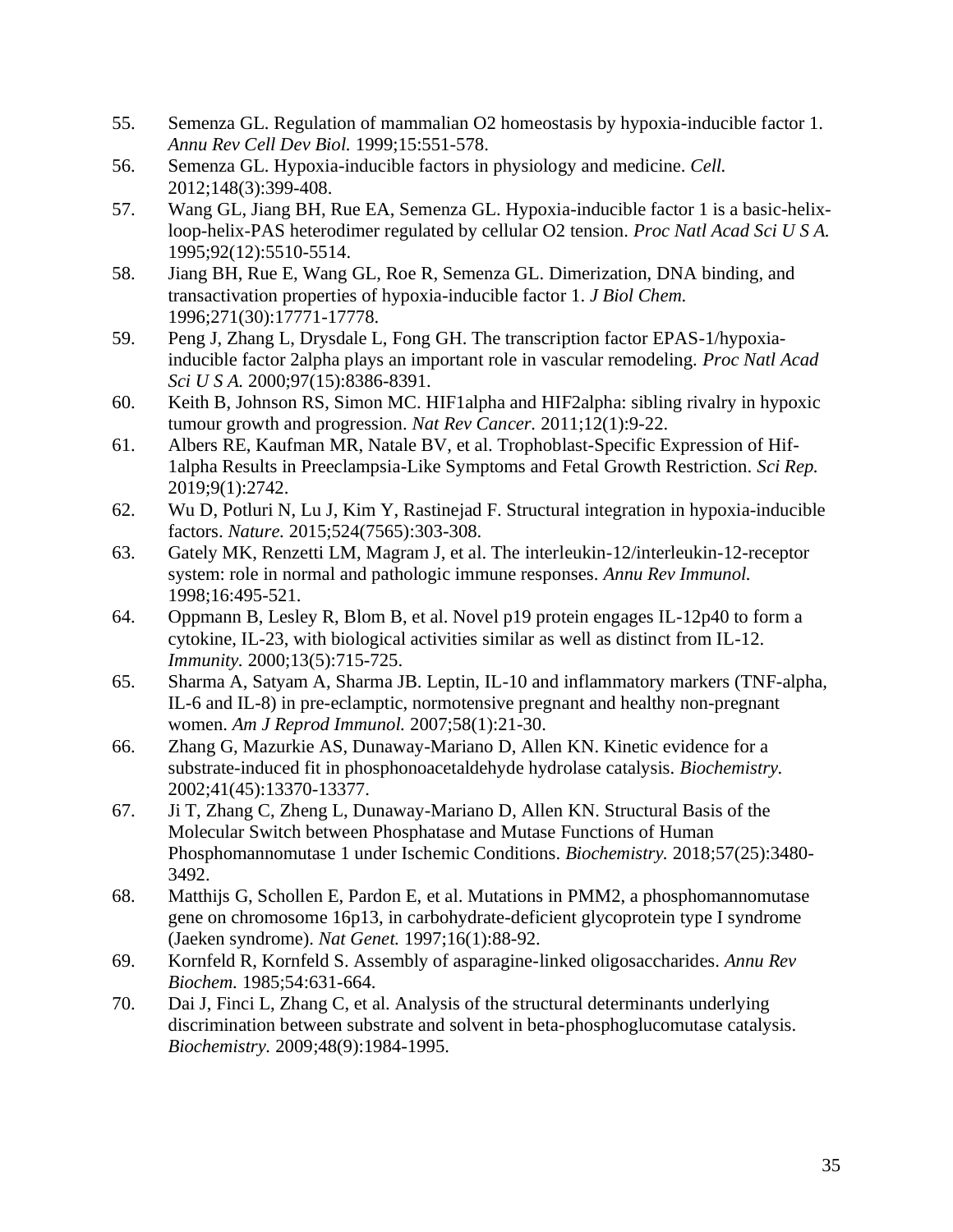- 71. Lu Z, Dunaway-Mariano D, Allen KN. HAD superfamily phosphotransferase substrate diversification: structure and function analysis of HAD subclass IIB sugar phosphatase BT4131. *Biochemistry.* 2005;44(24):8684-8696.
- 72. Lahiri SD, Zhang G, Dunaway-Mariano D, Allen KN. Caught in the act: the structure of phosphorylated beta-phosphoglucomutase from Lactococcus lactis. *Biochemistry.*  2002;41(26):8351-8359.
- 73. Barnes MR, Gray IC. *Bioinformatics for geneticists.* Chichester, West Sussex, England ; Hoboken, N.J.: Wiley; 2003.
- 74. Kim S, Chen J, Cheng T, et al. PubChem 2019 update: improved access to chemical data. *Nucleic Acids Res.* 2019;47(D1):D1102-D1109.
- 75. Laskowski RA, Jablonska J, Pravda L, Varekova RS, Thornton JM. PDBsum: Structural summaries of PDB entries. *Protein Sci.* 2018;27(1):129-134.
- 76. Lee CCW, Munuganti RSN, Peacock JW, et al. Targeting Semaphorin 3C in Prostate Cancer With Small Molecules. *J Endocr Soc.* 2018;2(12):1381-1394.
- 77. Jiang Q, Arnold S, Heanue T, et al. Functional loss of semaphorin 3C and/or semaphorin 3D and their epistatic interaction with ret are critical to Hirschsprung disease liability. *Am J Hum Genet.* 2015;96(4):581-596.
- 78. Silvaggi NR, Zhang C, Lu Z, Dai J, Dunaway-Mariano D, Allen KN. The X-ray crystal structures of human alpha-phosphomannomutase 1 reveal the structural basis of congenital disorder of glycosylation type 1a. *J Biol Chem.* 2006;281(21):14918-14926.
- 79. Sitras V, Paulssen RH, Gronaas H, et al. Differential placental gene expression in severe preeclampsia. *Placenta.* 2009;30(5):424-433.
- 80. Del Valle-Perez B, Martinez VG, Lacasa-Salavert C, et al. Filamin B plays a key role in vascular endothelial growth factor-induced endothelial cell motility through its interaction with Rac-1 and Vav-2. *J Biol Chem.* 2010;285(14):10748-10760.
- 81. Maynard SE, Min JY, Merchan J, et al. Excess placental soluble fms-like tyrosine kinase 1 (sFlt1) may contribute to endothelial dysfunction, hypertension, and proteinuria in preeclampsia. *J Clin Invest.* 2003;111(5):649-658.
- 82. Venkatesha S, Toporsian M, Lam C, et al. Soluble endoglin contributes to the pathogenesis of preeclampsia. *Nat Med.* 2006;12(6):642-649.
- 83. Nelissen EC, van Montfoort AP, Dumoulin JC, Evers JL. Epigenetics and the placenta. *Hum Reprod Update.* 2011;17(3):397-417.
- 84. Robinson WP, Price EM. The human placental methylome. *Cold Spring Harb Perspect Med.* 2015;5(5):a023044.
- 85. Bianco-Miotto T, Mayne BT, Buckberry S, Breen J, Rodriguez Lopez CM, Roberts CT. Recent progress towards understanding the role of DNA methylation in human placental development. *Reproduction.* 2016;152(1):R23-30.
- 86. Huppertz B. Trophoblast differentiation, fetal growth restriction and preeclampsia. *Pregnancy Hypertens.* 2011;1(1):79-86.
- 87. Deaton AM, Bird A. CpG islands and the regulation of transcription. *Genes Dev.*  2011;25(10):1010-1022.
- 88. Gamage T, Schierding W, Hurley D, et al. The role of DNA methylation in human trophoblast differentiation. *Epigenetics.* 2018;13(12):1154-1173.
- 89. Blair JD, Yuen RK, Lim BK, McFadden DE, von Dadelszen P, Robinson WP. Widespread DNA hypomethylation at gene enhancer regions in placentas associated with early-onset pre-eclampsia. *Mol Hum Reprod.* 2013;19(10):697-708.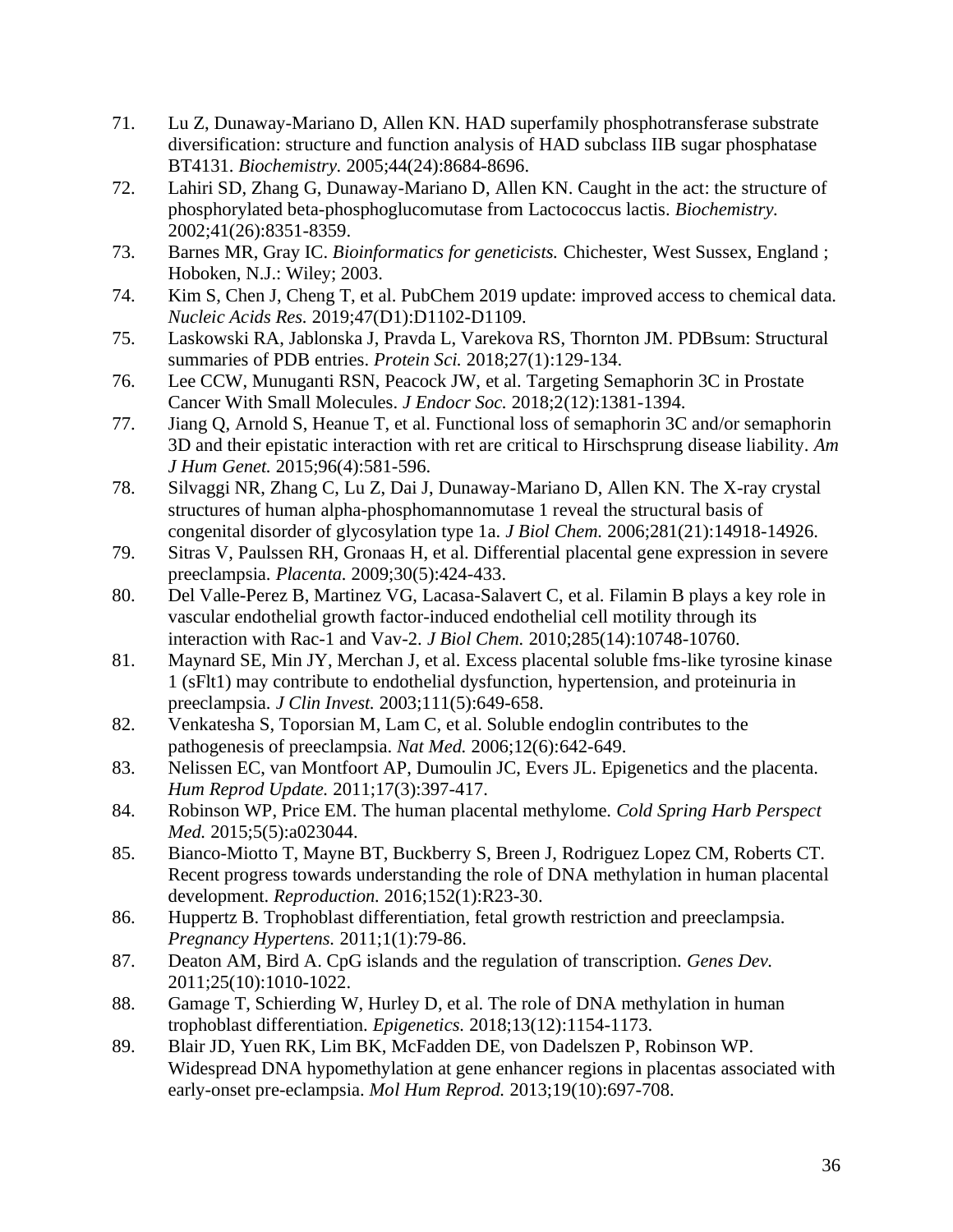- 90. Leavey K, Wilson SL, Bainbridge SA, Robinson WP, Cox BJ. Epigenetic regulation of placental gene expression in transcriptional subtypes of preeclampsia. *Clin Epigenetics.*  2018;10:28.
- 91. Wang Y, Zhao S, Loyd S, Groome LJ. Increased urinary excretion of nephrin, podocalyxin, and betaig-h3 in women with preeclampsia. *Am J Physiol Renal Physiol.*  2012;302(9):F1084-1089.
- 92. SA K, S R, RN T. Angiogenesis and preeclampsia. In: *Chesley's Hypertensive Disorders in Pregnancy.* 4 ed. Oxford, UK: Academic Press; 2014:113-132.
- 93. Yang WJ, Hu J, Uemura A, Tetzlaff F, Augustin HG, Fischer A. Semaphorin-3C signals through Neuropilin-1 and PlexinD1 receptors to inhibit pathological angiogenesis. *EMBO Mol Med.* 2015;7(10):1267-1284.
- 94. Fuh G, Garcia KC, de Vos AM. The interaction of neuropilin-1 with vascular endothelial growth factor and its receptor flt-1. *J Biol Chem.* 2000;275(35):26690-26695.
- 95. Tal R. The role of hypoxia and hypoxia-inducible factor-1alpha in preeclampsia pathogenesis. *Biol Reprod.* 2012;87(6):134.
- 96. Cowden Dahl KD, Fryer BH, Mack FA, et al. Hypoxia-inducible factors 1alpha and 2alpha regulate trophoblast differentiation. *Mol Cell Biol.* 2005;25(23):10479-10491.
- 97. Daniel Y, Kupferminc MJ, Baram A, et al. Plasma interleukin-12 is elevated in patients with preeclampsia. *Am J Reprod Immunol.* 1998;39(6):376-380.
- 98. Ching T, Ha J, Song MA, et al. Genome-scale hypomethylation in the cord blood DNAs associated with early onset preeclampsia. *Clin Epigenetics.* 2015;7:21.
- 99. Cemgil Arikan D, Aral M, Coskun A, Ozer A. Plasma IL-4, IL-8, IL-12, interferongamma and CRP levels in pregnant women with preeclampsia, and their relation with severity of disease and fetal birth weight. *J Matern Fetal Neonatal Med.*  2012;25(9):1569-1573.
- 100. Bachmayer N, Rafik Hamad R, Liszka L, Bremme K, Sverremark-Ekstrom E. Aberrant uterine natural killer (NK)-cell expression and altered placental and serum levels of the NK-cell promoting cytokine interleukin-12 in pre-eclampsia. *Am J Reprod Immunol.*  2006;56(5-6):292-301.
- 101. Lv H, Tong J, Yang J, et al. Dysregulated Pseudogene HK2P1 May Contribute to Preeclampsia as a Competing Endogenous RNA for Hexokinase 2 by Impairing Decidualization. *Hypertension.* 2018;71(4):648-658.
- 102. Hannon T, Innes BA, Lash GE, Bulmer JN, Robson SC. Effects of local decidua on trophoblast invasion and spiral artery remodeling in focal placenta creta - an immunohistochemical study. *Placenta.* 2012;33(12):998-1004.
- 103. Nancy P, Tagliani E, Tay CS, Asp P, Levy DE, Erlebacher A. Chemokine gene silencing in decidual stromal cells limits T cell access to the maternal-fetal interface. *Science.*  2012;336(6086):1317-1321.
- 104. Zhang S, Lin H, Kong S, et al. Physiological and molecular determinants of embryo implantation. *Mol Aspects Med.* 2013;34(5):939-980.
- 105. Cohen M, Wuillemin C, Irion O, Bischof P. Role of decidua in trophoblastic invasion. *Neuro Endocrinol Lett.* 2010;31(2):193-197.
- 106. Mousa AA, Archer KJ, Cappello R, et al. DNA methylation is altered in maternal blood vessels of women with preeclampsia. *Reprod Sci.* 2012;19(12):1332-1342.
- 107. Marquardt T, Denecke J. Congenital disorders of glycosylation: review of their molecular bases, clinical presentations and specific therapies. *Eur J Pediatr.* 2003;162(6):359-379.